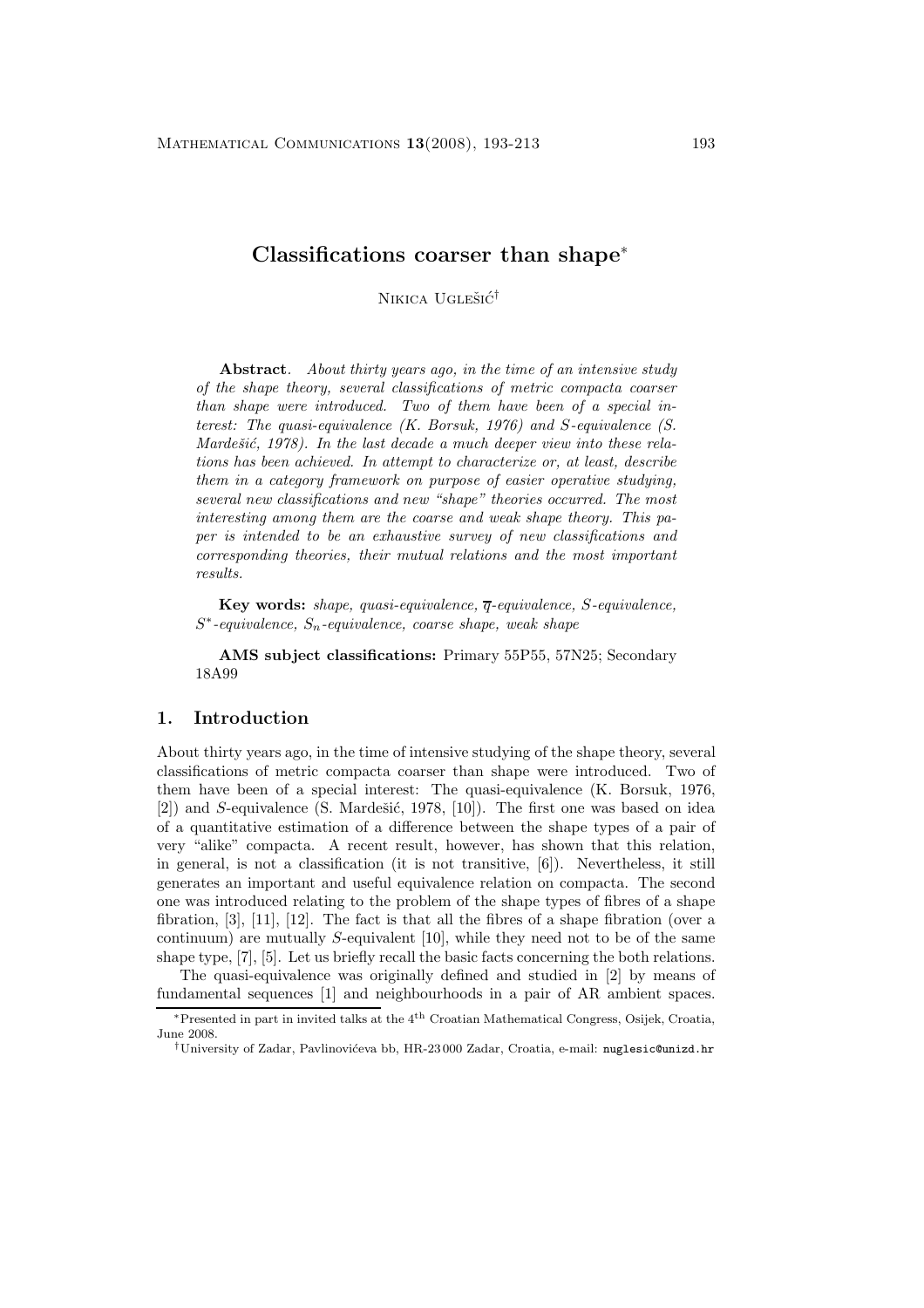Afterwards, it was characterized by means of sequences of morphisms of compact ANR inverse sequences ([15], Section 4). Let X and Y be compact metric spaces, and let *X* and *Y* be associated with them compact ANR inverse sequences, respectively  $(\lim \mathbf{X} = X \text{ and } \lim \mathbf{Y} = Y)$ . Let  $(f, f_j), (f', f'_j) : \mathbf{X} \to Y$  be mor-<br>phisms of  $(a \Lambda y B)^N$ . Then  $(f, f)$  is said to be a hemotopie to  $(f', f')$  denoted by phisms of  $(cANR)^N$ . Then,  $(f, f_j)$  is said to be *n-homotopic to*  $(f', f'_j)$ , denoted by  $(f, f_1) \sim (f', f'_1)$  provided  $(f, f_j) \simeq_n (f', f'_j)$ , provided

$$
f_n p_{f(n)i} \simeq f'_n p_{f'(n)i}.
$$

Clearly,  $(f, f_j) \simeq_n (f', f'_j)$  is equivalent to  $(f, f_j) \simeq_j (f', f'_j)$  for every  $j \leq n$ . Fur-<br>then  $(f, f) \simeq (f', f')$  if and only if  $(f, f) \simeq (f', f')$  for every  $n \in \mathbb{N}$  Being ther,  $(f, f_j) \simeq (f', f'_j)$  if and only if  $(f, f_j) \simeq_n (f', f'_j)$  for every  $n \in \mathbb{N}$  Being<br>in homotonic is an equivalence valid was seek at  $(A \ N D)^{\mathbb{N}}(\mathbf{Y}, \mathbf{Y})$ . However, it *n*-homotopic is an equivalence relation on each set  $(cANR)^{N}(\boldsymbol{X}, \boldsymbol{Y})$ . However, it is not compatible with composition (from the left), so there is no appropriate quotient category. It is sometimes convenient to consider *X* and *Y* having homotopy classes as bonding morphisms, i.e. being objects of  $(HcANR)^N$ . Then  $\simeq_n$  induces the appropriate equivalence relation on each set  $(HcANR)^{\mathbb{N}}(\mathbf{X}, \mathbf{Y})$ , which may be written as

$$
(f,[f_j]) =_n (f',[f'_j]).
$$

Further, by passing to the quotient category

$$
tow\text{-}HcANR = (HcANR)^{\mathbb{N}}/(\simeq),
$$

the relation  $=_n$  induces the corresponding equivalence relation on each set tow- $HcANR(X, Y)$ , which can be denoted by  $f = f'$ , where  $f = [(f, [f_j])]$  and  $f' = [(f', [f'])]$  $f' = [(f', [f'_j])].$ 

Now,  $\boldsymbol{X}$  is said to be *quasi-equivalent to*  $\boldsymbol{Y}$ , denoted by  $\boldsymbol{X} \stackrel{\text{d}}{\sim} \boldsymbol{Y}$ , provided there exists a pair of sequences  $(\boldsymbol{f}^n)$   $(\boldsymbol{a}^n)$  where  $\boldsymbol{f}^n \in H_cANR(\boldsymbol{X}|\boldsymbol{Y})$  and  $\boldsymbol{a}^n \in$ exists a pair of sequences  $(f^n)$ ,  $(g^n)$ , where  $f^n \in HcANR(X,Y)$  and  $g^n \in$  $HcANR(Y, X)$  such that, for every n,

$$
g^n f^n =_n \mathbf{1}_{\mathbf{X}} \quad \text{and} \quad f^n g^n =_n \mathbf{1}_{\mathbf{Y}}.
$$

Then, X is *quasi-equivalent to* Y, denoted by  $X \stackrel{\sim}{\simeq} Y$ , provided  $X \stackrel{\sim}{\simeq} Y$  for some (equivalently any) associated pair  $X$  V). In [2] Borsuk proved that the quasi-(equivalently, any) associated pair  $X, Y$ ). In [2], Borsuk proved that the quasiequivalence is strictly coarser than the shape type, and that on the class of all compacta having the homotopy types of ANR's (or polyhedra), it reduces to the shape (thus, to the homotopy) type classification. Further, the movability and Betti numbers are invariants of the quasi-equivalence. However, Borsuk stated the following question  $([2], \text{Problem } (7.13))$ : "Is the relation of quasi-equivalence transitive?". The question is recently answered in the negative, [6].

The S-equivalence was defined and studied in [10]. Two compact ANR inverse sequences *X* and *Y* are said to be *S-equivalent*, denoted by  $S(X) = S(Y)$ , provided, for every  $n \in \mathbb{N}$ , the following condition is fulfilled:

$$
(\forall j_1)(\exists i_1)(\forall i'_1 \geq i_1)(\exists j'_1 \geq j_1)(\forall j_2 \geq j'_1)(\exists i_2 \geq i'_1) \cdots
$$
  
 
$$
\cdots (\forall i'_{n-1} \geq i_{n-1})(\exists j'_{n-1} \geq j_{n-1})(\forall j_n \geq j'_{n-1})(\exists i_n \geq i'_{n-1})
$$

and there exist mappings  $f_k \equiv f_{jk}^n : X_{i_k} \to Y_{j_k}$ ,  $k = 1, \ldots, n$ , and  $g_k \equiv g_{i'_k}^n : Y_{j'_k} \to Y_{i_k} \to 1$ , where the following diagram  $X_{i'_{k}}$ ,  $k = 1, \ldots, n - 1$ , making the following diagram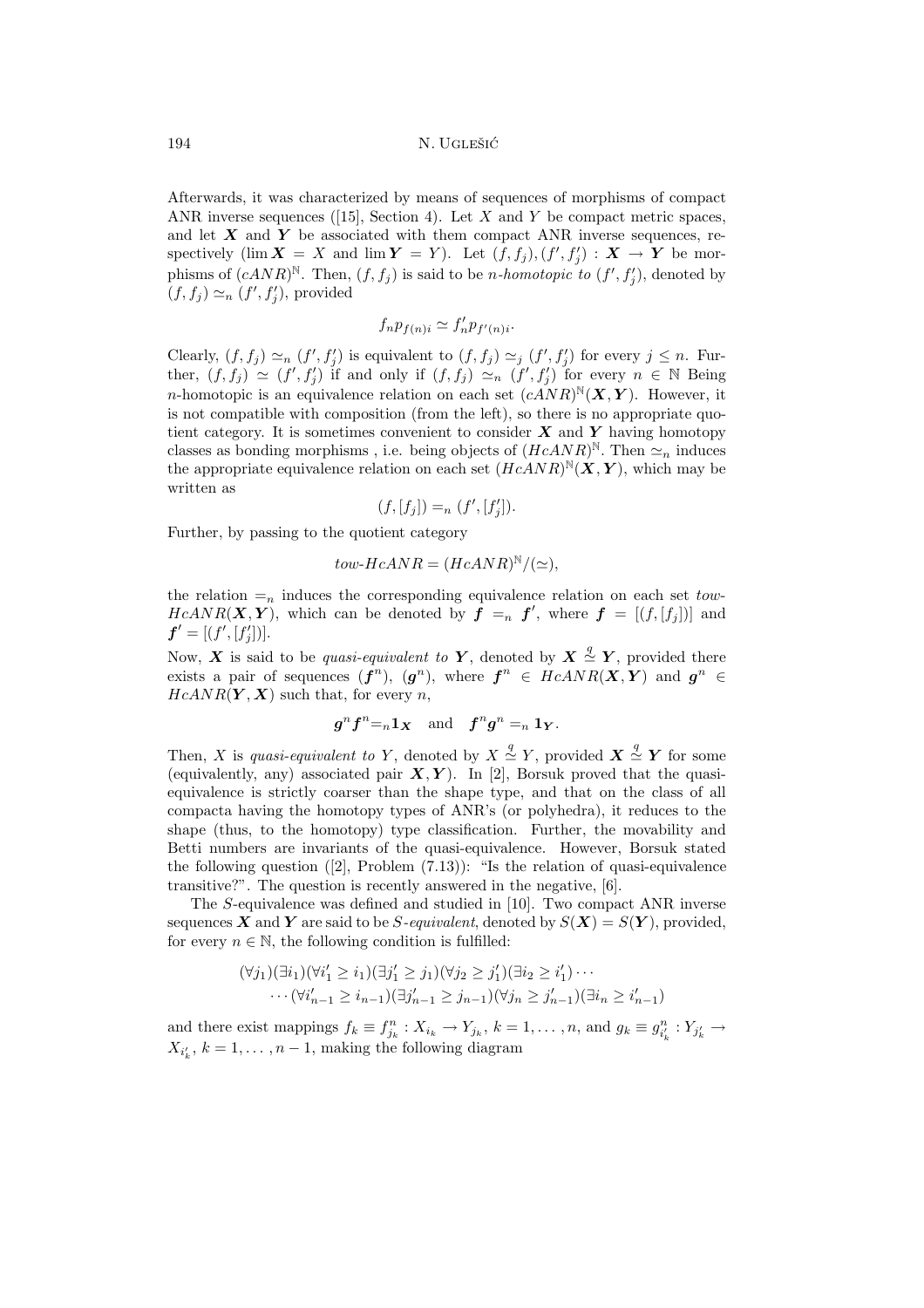$$
(*)\n\begin{array}{ccc}\nX_{i_1} \leftarrow X_{i'_1} \leftarrow \cdots \leftarrow X_{i'_{n-1}} \leftarrow X_{i_n} \\
(*)\n\begin{array}{ccc}\n\downarrow f_1 & \uparrow g_1 & \cdots & \uparrow g_{n-1} & \downarrow f_n \\
Y_{j_1} \leftarrow Y_{j'_1} \leftarrow \cdots \leftarrow Y_{j'_{n-1}} \leftarrow Y_{j_n}\n\end{array}\n\end{array}
$$

commutative up to homotopy.

Two compacta X and Y are said to be S-equivalent, denoted by  $S(X) = S(Y)$ , provided  $S(Y) = S(X)$  for some (equivalently, any) associated X and Y respectively ([10], Remarks 1.,2. and Definition 2.). Obviously, the S-equivalence is an equivalence relation which is coarser than the shape type classification, while on the class  $cHANR$  it reduces to the shape (thus, homotopy) type classification. In [10], Mardešić proved that all the fibres of a shape fibration, with the base space connected, have the same S-type. Further, he proved that the following shape invariants: connectedness, shape triviality, shape dimension  $\leq n$ , n-shape connectedness, movability, n-movability and strong movability (being an FANR) are actually properties of the S-type. Is the S-equivalence strictly coarser than shape remained, at that time, an open problem. Soon afterwards, J. Keesling and Mardešić proved that it is the case, [7]. They, namely constructed a certain shape fibration having fibres of different shape types. Moreover, R. Goodearl and T. B. Rushing proved in [5] that its fibres belong to uncountable many different shape types. Finally, in attempt to relate the quasi-equivalence and  $S$ -equivalence, N. Uglesić proved that they are mutually independent relations, [15].

The study of the above mentioned relations has followed the next general procedure. When a class of mathematical objects has to be considered, the main task is to classify them by a given equivalence relation  $(\sim)$ . If the equivalence relation admits a description in terms of a category  $(A)$ , then the work becomes somewhat easier. If, in addition, a reinterpretation of  $\sim$  by an equivalence relation (≈) on each A-morphism set is possible, then one usually says that the equivalence relation ∼ (on ObA) admits a *category characterization* by ≈ (on MorA). More precisely,  $X \sim Y$  if and only there exist an  $f : X \to Y$  and a  $g : Y \to X$  such that  $gf \approx 1_X$  and  $fg \approx 1_Y$ . The best possible case occurs when  $\approx$  is compatible with the composition in  $A$ . Then, namely, there exists the corresponding quotient category  $\mathcal{A}/(\approx)$ , implying that  $X \sim Y$  if and only there exist an  $f = [f] : X \to Y$ and a  $g = [g] : Y \to X$  such that  $gf = 1_X$  and  $fg = 1_Y$ , i.e.  $X \cong Y$  (isomorphic) in  $A/(\approx)$ , which is a *full category characterization* of the starting equivalence relation. In such a case one says that an object equivalence relation admits a *theory* modeled on an appropriate category. The standard examples are the classifications of topological spaces by homeomorphisms, by homotopy types and by shape types.

Our first aim was to investigate whether the quasi-equivalence and S-equivalence admit (full) category characterizations. In the last decade a much deeper view into these relations has been achieved. It is proved that they admit category characterizations, [15] and [4], which are not full. It is also proved that the quasi-equivalence is not transitive on the whole class of compacta, [6]. However, in attempt to characterize or, at least, describe them in a category framework on purpose of easier operative studying, several new classifications and new "shape" theories occurred. The significant ones are as follows:

 $\frac{1}{q}$ -equivalence and  $q^*$ -equivalence (of compacta and of any category sequences) together with the appropriate theories modeled on the constructed categories and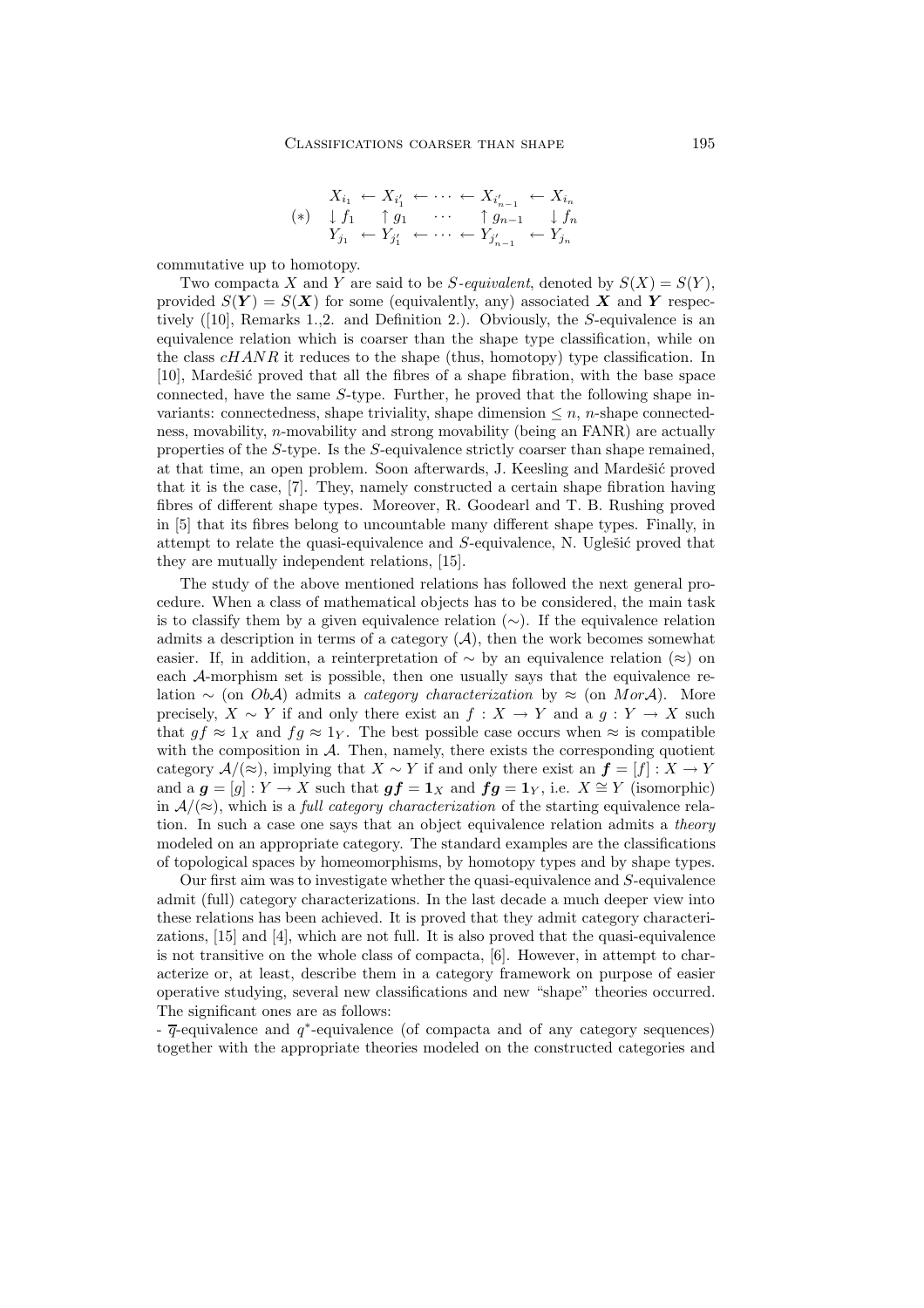functors, [15], [16] and [18];

- S∗-equivalence (of compacta) with the corresponding theory - a category and a functor related to the shape category, [14];

- S∗-equivalence (of compacta), with a graded sequence of categories and functors, [18];

- coarse shape theory - abstract and standard (for topological spaces), [9];

- weak shape theory - abstract and standard, [20];

- sequence  $S_0 \leftarrow S_0^+ \leftarrow \cdots \leftarrow S_n \leftarrow S_n^+ \leftarrow \cdots \leftarrow S$  of classifications (of compacta and of any category sequences) including category descriptions and characterizations, [19] and [4].

This paper is intended to be an exhaustive survey of the above classifications, their mutual relations and the most important results.

#### **2. Quasi-shapes**

In [15] is proved that the quasi-equivalence is transitive on the class of all quasistable compacta (including all 0-dimensional compacta). However, it is recently proved that the quasi-equivalence is not transitive in general, [6]. The example is as follows. Let  $X$  be an infinite countable one-point union of pointed tori converging to the limit torus, let Y be an infinite countable one-point union of pointed tori converging to the base point, and let  $Z$  be the one-point union of the pointed space X and a pointed circle. Observe that  $X, Y$  and Z are metric continua embedable in the Euclidean space  $\mathbb{R}^3$ . Then  $X \stackrel{q}{\simeq} Y$  and  $Y \stackrel{q}{\simeq} Z$  hold, while X is not quasiequivalent to Z.

Recall now the category characterization of the quasi-equivalence obtained in [15].

A morphism of inverse sequences  $(f,([f_i])) : \mathbf{X} \to Y$  in  $(HcANR)^N$  is said to be *special*, provided f increases and, for every  $i \in \mathbb{N}$ ,

$$
[f_j][p_{f(j)f(j+1)}] = [q_{j,j+1}][f_{j+1}].
$$

Consider the collection K consisting of the class  $Ob(HcANR^N) \equiv ObK$  of objects and of the class  $Mor\mathcal{K}$  of all the sets

$$
\{F = ((f^n, [f_j^n])) \mid (f^n, [f_j^n]) : \mathbf{X} \to \mathbf{Y} \text{ special, } n \in \mathbb{N} \} \equiv \mathcal{K}(\mathbf{X}, \mathbf{Y})
$$

of morphisms, where  $X, Y$  are inverse sequences in  $HeANR$ , together with the coordinatewise compositions, i.e.

$$
GF = ((g^n, [g_k^n]))((f^n, [f_j^n])) = ((f^n g^n, [g_k^n f_{g^n(k)}^n]))
$$

By putting  $1_X = (1_X^n)$ , where  $1_X^n = 1_X$  for each n, to be the identity morphism on every  $X$ , one easily verifies that  $K$  is a category.

A morphism  $F = ((f^n, [f^n]) \in \mathcal{K}(X, Y)$  is said to be *quasi-homotopic to* a morphism  $F' = ((f'^n, [f'^n]) ) \in \mathcal{K}(\mathbf{X}, \mathbf{Y})$ , denoted by  $F \stackrel{\times}{\sim} F'$ , provided there exists<br>an increasing unbounded sequence  $(s, \cdot)$  in  $f(0) \cup \mathbb{N}$  such that an increasing unbounded sequence  $(s_n)$  in  $\{0\} \cup \mathbb{N}$  such that

$$
(\forall n \in \mathbb{N})s_n \geq 1 \Rightarrow (f^n, [f_j^n]) =_{s_n} (f'^n, [f_j'^n]).
$$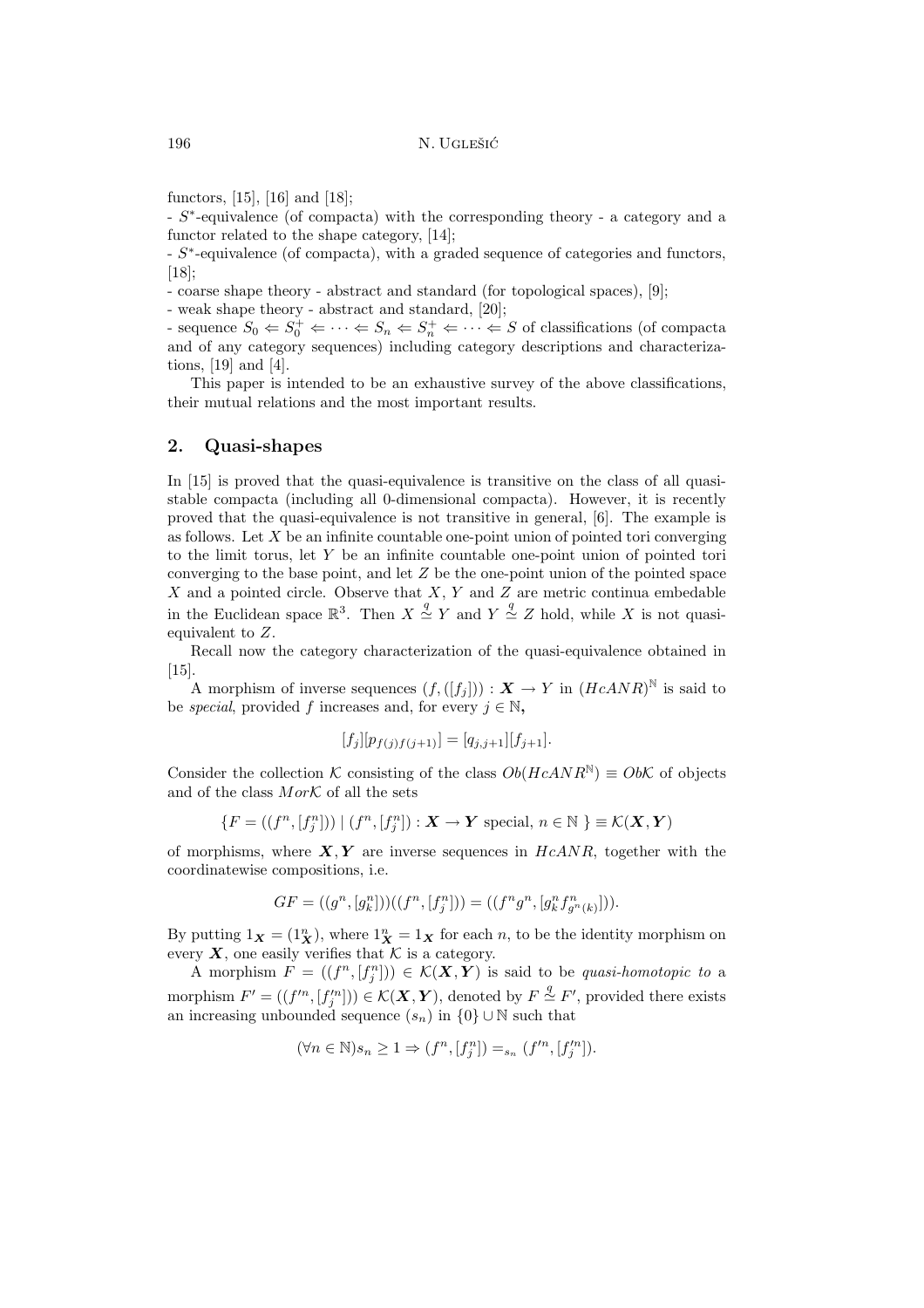Clearly, if  $F = ((f^n, [f_j^n]))$ ,  $F' = ((f'^n, [f_j'^n])) \in \mathcal{K}(\mathbf{X}, \mathbf{Y})$  such that  $(f^n, [f_j^n])) \simeq$  $((f'^n, [f'^n_j])$  in  $(HcANR)^N$  for almost all n, then  $F \stackrel{q}{\simeq} F'$ . The following facts are the immediate consequences of the definition the immediate consequences of the definition.

- the quasi-homotopy relation  $\stackrel{\sim}{\simeq}$  is an equivalence relation on each set  $\mathcal{K}(X, Y)$ ;  $\frac{\partial}{\partial f}$  if  $F \stackrel{\text{d}}{\sim} F'$  then  $FH \stackrel{\text{d}}{\sim} F'H$  for every  $H \in \mathcal{K}(\mathbf{W}, \mathbf{X});$ 

 $F \stackrel{\simeq}{\sim} F'$  does *not* imply  $GF \stackrel{\simeq}{\sim} GF', G \in \mathcal{K}(Y, Z)$ .

The main fact is that  $\mathbf{X} \stackrel{q}{\sim} \mathbf{Y}$  if and only if there exist an  $F \in \mathcal{K}(\mathbf{X}, \mathbf{Y})$  and a  $G \in \mathcal{K}(\mathbf{Y}, \mathbf{X})$  such that  $GF \stackrel{q}{\simeq} 1_{\mathbf{X}}$  and  $FG \stackrel{q}{\simeq} 1_{\mathbf{Y}}$  ([15], Theorem 3). Consequently, the quasi-equivalence of compacta is characterized in the same way by using any pair of associated compact ANR sequences.

In order to get a better view into the quasi-equivalence, recently is defined a complete (ultra)metric structure on a pro-morphism set, [16]. First, by exploiting the previous idea, given a category A, a pair of morphisms  $(f, f_\mu), (f', f'_\mu) : \mathbf{X} \to \mathbf{Y}$ <br>of inv<sub>a</sub> A and a  $\mu \in M$  (f f) is said to be *u*-homotonic to (f'f') denoted by of inv-A and a  $\mu \in M$ ,  $(f, f_\mu)$  is said to be  $\mu$ -homotopic to  $(f', f'_\mu)$ , denoted by  $(f, f) \approx (f', f')$  provided there is a  $\lambda \geq f(\mu)$   $f'(\mu)$  such that  $(f, f_\mu) \simeq_\mu (f', f'_\mu)$ , provided there is a  $\lambda \ge f(\mu), f'(\mu)$  such that

$$
f_{\mu}p_{f(\mu)\lambda}=f'_{\mu}p_{f'(\mu)\lambda}.
$$

Further, if *Y* (*M*) is cofinite, given an  $n \in \mathbb{N}$ ,  $(f, f_\mu)$  is said to be *n*-homotopic to  $(f', f'_{\mu})$ , denoted by  $(f, f_{\mu}) \simeq_n (f', f'_{\mu})$ , provided  $(f, f_{\mu}) \simeq_\mu (f', f'_{\mu})$  for every  $\mu \in M$ <br>with  $|\mu| \leq n$ . (Hereby  $|\mu|$  denotes the number of all strict prodecessors of  $\mu$  in M) with  $|\mu| < n$ . (Hereby  $|\mu|$  denotes the number of all strict predecessors of  $\mu$  in M.)

Let  $X$  and  $Y$  be inverse systems in a category  $A$ , where  $Y$  is cofinite. Then the function

$$
\rho: \text{inv} - \mathcal{A}(\boldsymbol{X}, \boldsymbol{Y}) \times \text{inv} - \mathcal{A}(\boldsymbol{X}, \boldsymbol{Y}) \to \mathbb{R}
$$

is well defined by putting

$$
\rho((f, f_{\mu}), (f', f'_{\mu})) = \begin{cases} \inf \{ \frac{1}{n+1} \mid (f, f_{\mu}) \simeq_n (f', f'_{\mu}), n \in \mathbb{N} \} \\ 1, \text{ otherwise} \end{cases}.
$$

It is readily seen that  $\rho$  is a pseudo(ultra)metric on inv- $\mathcal{A}(\boldsymbol{X}, \boldsymbol{Y})$ . Since  $(f, f_{\mu}) \simeq$  $(g, g_{\mu})$  and  $(f', f'_{\mu}) \simeq (g', g'_{\mu})$  imply  $\rho((f, f_{\mu}), (f', f'_{\mu})) = \rho((g, g_{\mu}), (g', g'_{\mu}))$ , we infer<br>that g induces an (ultra)motric that  $\rho$  induces an (ultra)metric

$$
d: \mathbf{Y}^{\mathbf{X}} \times \mathbf{Y}^{\mathbf{X}} \to \mathbb{R}, \quad d(\mathbf{f}, \mathbf{g}) = \rho((f, f_{\mu}), (f', f'_{\mu})),
$$

on the set  $Y^X \equiv pro\mathcal{A}(X,Y)$ . Moreover, the following fact holds ([16], Theorem 1):

*For every X* and every cofinite Y, the ordered pair  $(Y^X, d)$  is a complete (ultra) *metric space.*

Applying this fact and the appropriate technique, one can estimate how far is the quasi-equivalence from the shape type ([16], Theorem 7 and Corollary 4):

*Two inverse sequences*  $X, Y$  *in a category*  $A$  *are isomorphic,*  $X \cong Y$  *in tow-A*, *if and only if*  $X \stackrel{\sim}{\simeq} Y$  *and there exists a pair of Cauchy sequences realizing this*<br>*guasi-equivalence quasi-equivalence.*

*Consequently, two metrizable compacta* X, Y *have the same shape,*  $Sh(X)$  =  $Sh(Y)$ , if and only if  $X \stackrel{*}{\simeq} Y$  and there exists a pair of Cauchy sequences realizing *this quasi-equivalence via a pair of associated compact ANR inverse sequences.*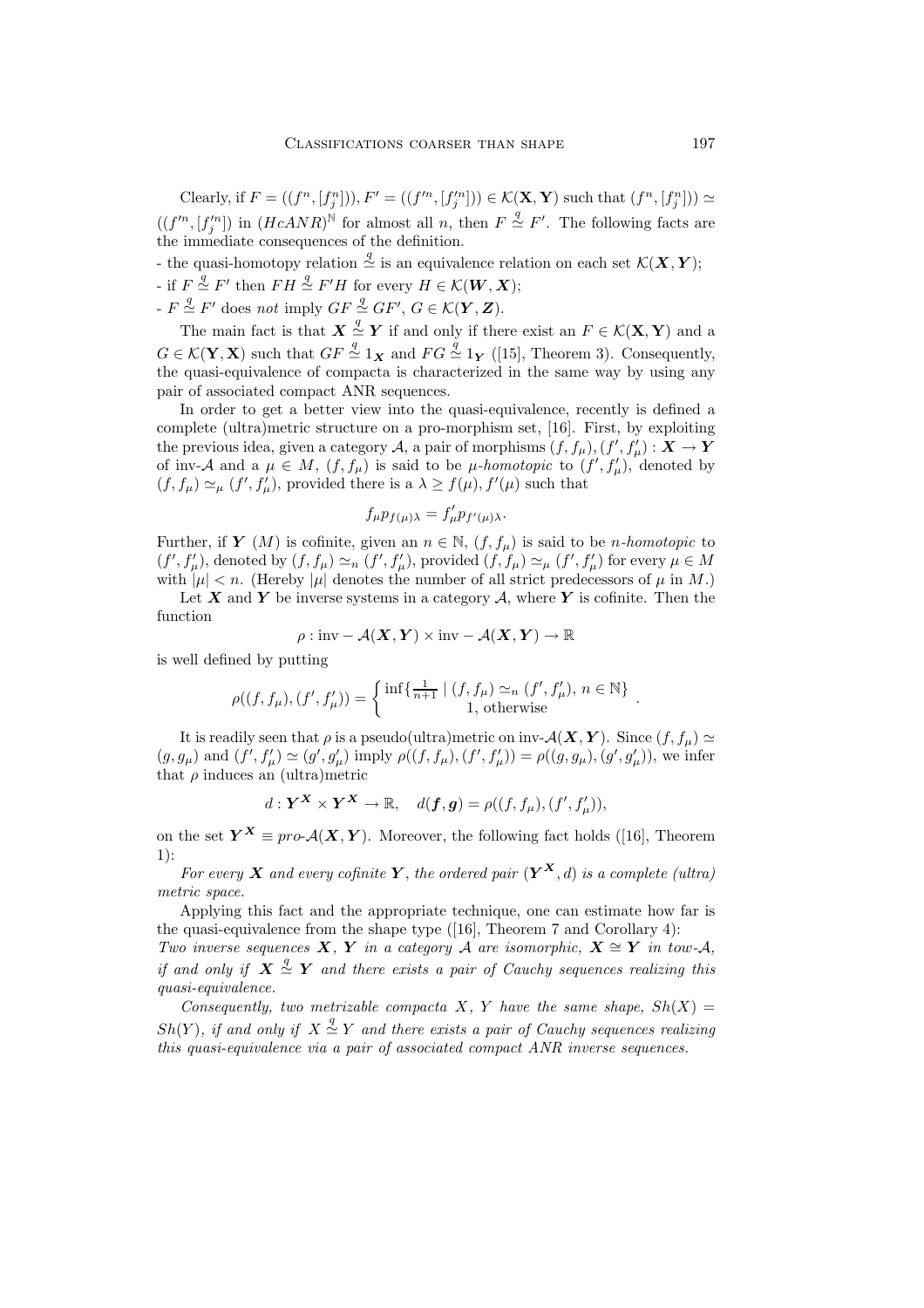### **2.1. The** *q***-shape**

In order to obtain a better result, one can strengthen the quasi-equivalence, according to its category characterization, in the following way ([15], Section 5). First, consider the subcategory  $\overline{\mathcal{K}}\subseteq\mathcal{K}$  on the same object class such that  $\overline{\mathcal{K}}(X,Y)\subseteq$  $\mathcal{K}(\mathbf{X}, \mathbf{Y})$  consists of all morphisms  $F = ((f^n, [f^n_1]))$ , where all  $(f^n, [f^n_1])$  have a unique common index function  $f = f^n$ ,  $n \in \mathbb{N}$ . Then the quasi-homotopy relation unique common index function  $f = f^n$ ,  $n \in \mathbb{N}$ . Then the quasi-homotopy relation  $F \stackrel{*}{\simeq} F'$  on K is an equivalence relation, which is compatible with the category composition. Thus, there exists the corresponding quotient category  $\mathcal{K}/(\simeq) \equiv \mathcal{Q}$ .

Let *X* and *Y* be inverse sequences in  $HcANR$ . Then *X* is said to be  $\overline{q}$ -equivalent *to Y*, denoted by  $X \stackrel{\simeq}{\sim} Y$ , provided  $X \stackrel{\simeq}{\sim} Y$  and there exists a pair  $F = ((f^n, [f^n_1]))$ ,<br> $G = ((a^n, [a^n]))$  of morphisms realizing this relation in the category *K* such that  $G = ((g^n, [g_i^n]))$  of morphisms realizing this relation in the category K such that,<br>for all  $i, i \in \mathbb{N}$ , the sequences  $(f^n(i))$  and  $(g^n(i))$  are bounded. Given a pair Y for all  $i, j \in \mathbb{N}$ , the sequences  $(f^n(j))$  and  $(g^n(i))$  are bounded. Given a pair X, *Y* of compacta, we define  $X \stackrel{\sim}{\simeq} Y$  provided  $X \stackrel{\sim}{\simeq} Y$  for some (equivalently: any) associated pair  $X \times Y$ associated pair *X*, *Y* .

The main benefit of the defined strenghtening is this fact:

*The*  $\overline{q}$ -equivalence of inverse sequences, as well as of compacta, is an equivalence *relation which admits a full category characterization. More precisely,*  $X \stackrel{\sim}{\simeq} Y$  *if* and only if  $X \cong Y$  in  $\overline{O}$  and similarly for compacts and the corresponding category *and only if*  $X \cong Y$  *in*  $\overline{Q}$ *, and similarly for compacta and the corresponding category* Q*.*

To complete this new "shape" theory for compacta, called  $\overline{q}$ -shape theory (modeled on the  $\overline{q}$ -*shape category*  $\mathcal{Q}$ , we add the fact concerning the corresponding functors ([15], Theorem 7]):

*There exists the*  $\overline{q}$ -shape functor  $Q : HcM \to Q$  *(keeping the objects fixed) and there exists the quotient functor*  $\Gamma : Sh \to \mathcal{Q}$  *such that*  $\Gamma S = Q$ *, where*  $S : HcM \to$ Sh *is the standard shape functor.* Thus, the following diagram commutes:



Finally, the complete (ultra)metric structure of  $(Y^X, d)$  admits to relate the shape type and  $\overline{q}$ -equivalence ([16], Theorem 10):

*Two inverse sequences*  $\boldsymbol{X}$  *and*  $\boldsymbol{Y}$  *in* HcANR are isomorphic,  $\boldsymbol{X} \cong \boldsymbol{Y}$  *in tow*- $HcANR$ , if and only if  $X \stackrel{\sim}{\sim} Y$  and there is a pair of realizing sequences (mor-<br>
phisms) such that one of them is a Cauchy sequence *phisms) such that one of them is a Cauchy sequence.*

Further ([16], Corollary 7), *being an FANR is an invariant of the* q*-equivalence*, i.e.

*if*  $X \stackrel{\ast}{\simeq} Y$  and X *is an* FANR, *then* Y *is an* FANR and  $Sh(X) = Sh(Y)$ .

**Remark 1.** *There exists an equivalence relation on compacta, which is strictly finer than the quasi-equivalence and strictly coarser than*  $\overline{q}$ -equivalence. It is char*acterized by by requirement that at least one of realizing sequences admits a unique index function. In order to verify this, first observe that in such a case the quasiequivalence is transitive ([16], Remark 4). However, it is not sufficient to become the*  $\overline{q}$ -equivalence. Namely, there exist quasi-equivalent compacta X and Y, that *are not* q*-equivalent, which admit only one realizing sequence having a unique index function ([16], Example 3).*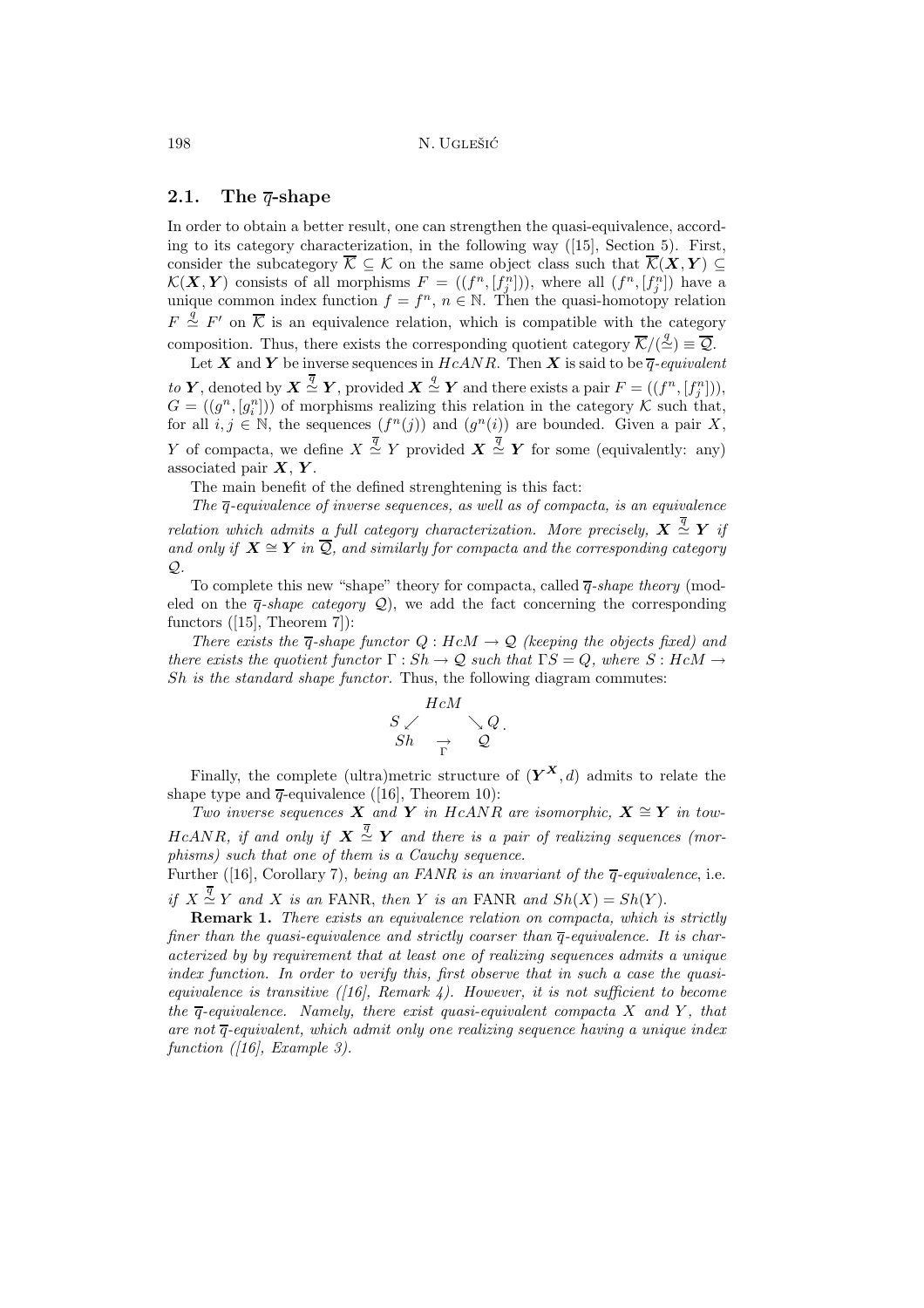# **2.2. The** *q*∗**-shape**

Let us observe that the definition of being quasi-homotopic admits a slight strengthening in the category  $\overline{K}$  as follows. A morphism  $F \in \overline{\mathcal{K}}(\mathbf{X}, \mathbf{Y})$  is said to be *uniformly quasi-homotopic to* a morphism  $F' \in \overline{\mathcal{K}}(\mathbf{X}, \mathbf{Y})$ , denoted by  $F \stackrel{q^*}{\simeq} F'$ , provided  $F \stackrel{q}{\sim} F'$  $F \stackrel{\text{x}}{\sim} F'$  and there exists a sequence  $(i_j)$  in N,  $i_j \ge f(j)$ ,  $f'(j)$ , such that

$$
(\forall n \in \mathbb{N})(\forall j \in [1, s_n]_{\mathbb{N}}) [f_j^n][p_{f(j)i_j}] = [f_j'^n][p_{f'(j)i_j}].
$$

It is easy to verify that  $\stackrel{q^*}{\simeq}$  is an equivalence relation on  $Mor\overline{\mathcal{K}}$ , which is compatible with the composition. Let  $[F]^*$  and  $\overline{Q}^*$  denote the corresponding class of F and the quotient category  $\overline{\mathcal{K}}/\left(\stackrel{q^*}{\simeq}\right)$  respectively. Let  $\mathcal{Q}^*$  be the category on compacta represented by the category  $\overline{Q}^*$ , which may be called the  $q^*$ -shape category. Further, in the same way as for the category  $Q$ , one can obtain the  $q^*$ -shape functor  $Q^*$ :  $Hc\mathcal{M} \to \mathcal{Q}^*$  (keeping the objects fixed) and the quotient functor  $\Gamma^* : Sh \to \mathcal{Q}^*$ such that  $\Gamma^*S = Q^*$ . Since  $[F]^* \subseteq [F]$ , for every  $F \in \mathcal{K}(\mathbf{X}, \mathbf{Y})$ , there exists the appropriate quotient functor  $\overline{\Pi}$  :  $\overline{\mathcal{Q}}^* \to \overline{\mathcal{Q}}$ ,  $\overline{\Pi}(\bm{X}) = \bm{X}$  and  $\overline{\Pi}([F]^*) = [F]$ . Then<br>the functor  $\overline{\Pi}$  induces the functor  $\Pi : \mathcal{O}^* \to \mathcal{O}$ ,  $\Pi(\bm{X}) = \bm{X}$  and  $\Pi(\phi^*) = \phi$  where the functor  $\Pi$  induces the functor  $\Pi: \mathcal{Q}^* \to \mathcal{Q}, \Pi(X) = X$  and  $\Pi(\phi^*) = \phi$ , where  $\phi^*$  is represented by  $[F]^*, \phi$  is represented by  $[F]$  and  $F = ((f, [f^n]) \in \mathcal{K}(\mathbf{X}, \mathbf{Y}).$ <br>Moreover, the  $\overline{\sigma}$ -shape functor  $\overline{O}$  fectorizes through  $O^*$ ,  $\overline{O} = \overline{NO^*}$  and the quotient Moreover, the  $\overline{q}$ -shape functor Q factorizes through  $Q^*$ ,  $Q = \Pi Q^*$  and the quotient functor  $\Gamma: Sh \to \mathcal{Q}$  factorizes through  $\Gamma^*$ ,  $\Gamma = \Pi \Gamma^*$ . Thus, the following diagram commutes:

$$
\begin{array}{ccc}\n & HcM \\
 S \swarrow \downarrow Q^* & \searrow Q \\
 \text{Sh} & \rightarrow & Q^* & \rightarrow Q \\
 \frac{\Gamma^*}{\Gamma^*} & Q^* & \frac{\Gamma}{\Pi} & Q\n \end{array}.
$$

Consequently, there exists a certain q∗*-shape theory* for metrizable compacta, lying between shape and  $\overline{q}$ -shape. We do not know yet whether the  $q^*$ -shape ( $\overline{q}$ -shape) is indeed *strictly* coarser than shape (q∗-shape).

#### **3.** *S***-shapes**

In this section we bring a review of several "shape" theories arisen from the Sequivalence.

# **3.1. The** *S*∗**-shape**

In attempt to provide a category characterization of the  $S$ -equivalence, Mardešić and Uglesić considered in  $[14]$  a slight strengthening of the S-equivalence, called  $S^*$ -equivalence, which is defined by requiring that the choice of indices  $i_k$  and  $j'_k$ does not depend on a given  $n \in \mathbb{N}$  (while the mappings  $f_{j_k}^n : X_{i_k} \to Y_{j_k}$  and  $g_{i_k}^n : Y_{j'_k} \to X_{i'_k}$  still depend on n). Thus, an equivalent definition may be as  $f_{i_k}^n$ follows:

Given  $\mathbf{X}, \mathbf{Y} \in Ob(tow\text{-}HcANR)$ , we define  $S^*(\mathbf{X}) = S^*(\mathbf{Y})$  provided

$$
(\forall j_1 \in \mathbb{N})(\exists i_1 \in \mathbb{N})(\forall i'_1 \geq i_1)(\exists j'_1 \geq j_1)(\forall j_2 \geq j'_1)(\exists i_2 \geq i'_1)\cdots
$$

$$
\cdots (\forall i'_k \geq i_k)(\exists j'_k \geq j_k)(\forall j_{k+1} \geq j'_k)(\exists i'_{k+1} \geq i_k)\cdots
$$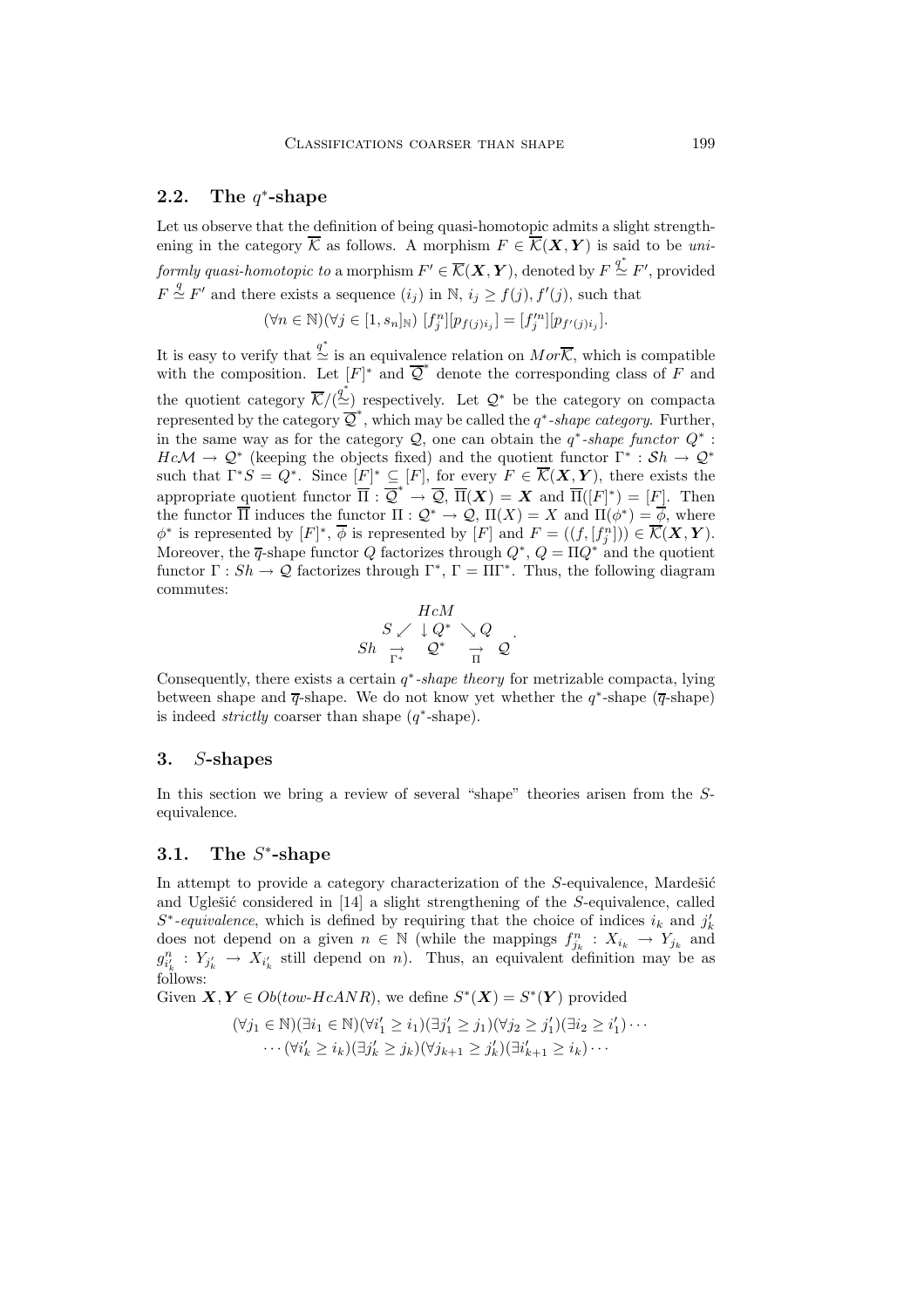and, for every  $n \in \mathbb{N}$ , there exist mappings  $f_{jk}^n : X_{i_k} \to Y_{j_k}$ ,  $k = 1, \dots, n$ , and  $a^n : Y_{i_k} \to Y_{i_k}$ ,  $k = 1, \dots, n$ , and  $g_{i'_k}: Y_{j'_k} \to X_{i'_k}, k = 1, \cdots, n-1$ , such that the diagram

$$
X_{i_1} \leftarrow X_{i'_1} \leftarrow X_{i_2} \leftarrow \cdots \leftarrow X_{i'_{n-1}} \leftarrow X_{i_n}
$$
\n
$$
[f_{j_1}^n] \downarrow [g_{i'_1}^n] \uparrow \downarrow [f_{j_2}^n] \cdots [g_{i'_{n-1}}^n] \uparrow \downarrow [f_{j_n}^n]
$$
\n
$$
Y_{j_1} \leftarrow Y_{j'_1} \leftarrow Y_{j_2} \leftarrow \cdots \leftarrow Y_{j'_{n-1}} \leftarrow Y_{j_n}
$$

commutes. The  $S^*$ -equivalence retains all the properties already proved for the  $S$ equivalence. For instance, all the fibres of a shape fibration (base connected) have the same  $S^*$ -type. So, we do not know yet whether the  $S^*$ -equivalence is indeed strictly finer than S-equivalence. However, we shall show that the  $S<sup>*</sup>$ -equivalence yields infinitely (countable) many appropriate "shape" theories. The first one is obtained by Mardešić and Uglešić for compact metric spaces as follows, [14].

Let  $X, Y \in Ob(tow-HcANR)$ . An  $S^*$ -mapping  $(f, [f^n_1]) : X \to Y$  consists of increasing unbounded function  $f : \mathbb{N} \to \mathbb{N}$  and of a family of homotony classes an increasing unbounded function  $f : \mathbb{N} \to \mathbb{N}$  and of a family of homotopy classes of mappings  $f_j^n : X_{f(j)} \to Y_j$ ,  $n \in \mathbb{N}$ ,  $j \in \mathbb{N}$ , such that there exists an increasing<br>unbounded function  $\alpha : \mathbb{N} \to \mathbb{N}$  (the commutativity radius), which has the property unbounded function  $\gamma : \mathbb{N} \to \mathbb{N}$  (*the commutativity radius*), which has the property that, for every  $n \in \mathbb{N}$ , the following diagram is commutative:

$$
X_{f(1)} \leftarrow X_{f(2)} \leftarrow \cdots \leftarrow X_{f(\gamma(n))}
$$
  
\n
$$
[f_1^n] \downarrow \qquad \qquad \downarrow [f_2^n] \qquad \cdots \qquad \qquad \downarrow [f_{\gamma(n)}^n].
$$
  
\n
$$
Y_1 \leftarrow Y_2 \leftarrow \cdots \leftarrow Y_{\gamma(n)}
$$

The *identity*  $S^*$ -mapping is defined to be  $(1_N, [1_{X_i}])$ . If  $(f, [f^n_j]) : \mathbf{X} \to \mathbf{Y}$  and  $(g, [g^n]) : \mathbf{Y} \to \mathbf{Z}$  are  $S^*$ -mappings then their composition is defined by  $(f, g, [g^n, f^n])$  $(g, [g_k^n]): \mathbf{Y} \to \mathbf{Z}$  are  $S^*$ -mappings, then their *composition* is defined by  $(fg, [g_k^n f_{g(k)}^n])$ ,<br>which is an  $S^*$  mapping of  $\mathbf{Y}$  to  $\mathbf{Z}$ , All the  $S^*$  mappings on  $O_k$  (*tow*  $H_0$  AND) make which is an  $S^*$ -mapping of  $X$  to  $Z$ . All the  $S^*$ -mappings on  $Ob(tow-HcANR)$  make a category.

Two  $S^*$ -mappings  $(f, [f^n]), (f', [f^m]) : X \to Y$  are said to be *equivalent* (*homo-tonic*)  $(f, [f^n]) \sim (f', [f^m])$  provided there exists an increasing function  $\sigma : \mathbb{N} \to \mathbb{N}$ *topic*),  $(f, [f^n]) \simeq (f', [f^m])$ , provided there exists an increasing function  $\sigma : \mathbb{N} \to \mathbb{N}$ <br>(*chift function*) and there exists an increasing unbounded function  $\chi : \mathbb{N} \to I \mathbb{N} \cup \mathbb{N}$ (*shift function*) and there exists an increasing unbounded function  $\chi : \mathbb{N} \to \{0\} \cup \mathbb{N}$ (*homotopy radius*) such that, for every  $n \in \mathbb{N}$  and every  $1 \leq j \leq \chi(n)$ ,

$$
[f_j^n][p_{f(j)\sigma(j)}] = [f_j^{\prime n}][p_{f'(j)\sigma(j)}].
$$

This homotopy relation is an equivalence relation on the sets of  $S<sup>*</sup>$ -mappings, and it is compatible with the category composition. Let  $S^*$  be the corresponding quotient category, i.e.  $Ob \underline{\mathcal{S}}^* = Ob(tow\text{-}HcANR)$  and

$$
\underline{\mathcal{S}}^*(\bm{X},\bm{Y}) = \{\bm{f}^* \mid \bm{f}^* = [(f,[f_j^n])] : \bm{X} \to \bm{Y}\}.
$$

The corresponding category on compacta (via appropriate expansions  $p: X \to X$ ) is denoted by  $S^*$ . Now, the main fact is ([14], Theorem 2 and Corollary 1):

*Two inverse sequences X and Y of* tow-HcANR *(two metric compacta* <sup>X</sup> *and* Y) are  $S^*$ -equivalent if and only if they are isomorphic objects of  $S^*$   $(S^*)$ .

To complete the obtained S∗*-shape theory* for compacta (modeled on the category  $\mathcal{S}^*$ ), let us mention the corresponding functors:

*There exists the*  $S^*$ -shape functor  $S^*$  :  $HcM \rightarrow S^*$  *(keeping the objects fixed) and there exists the "quotient" functor*  $J : Sh \to S^*$  such that  $JS = S^*$ , i.e. the following diagram commutes: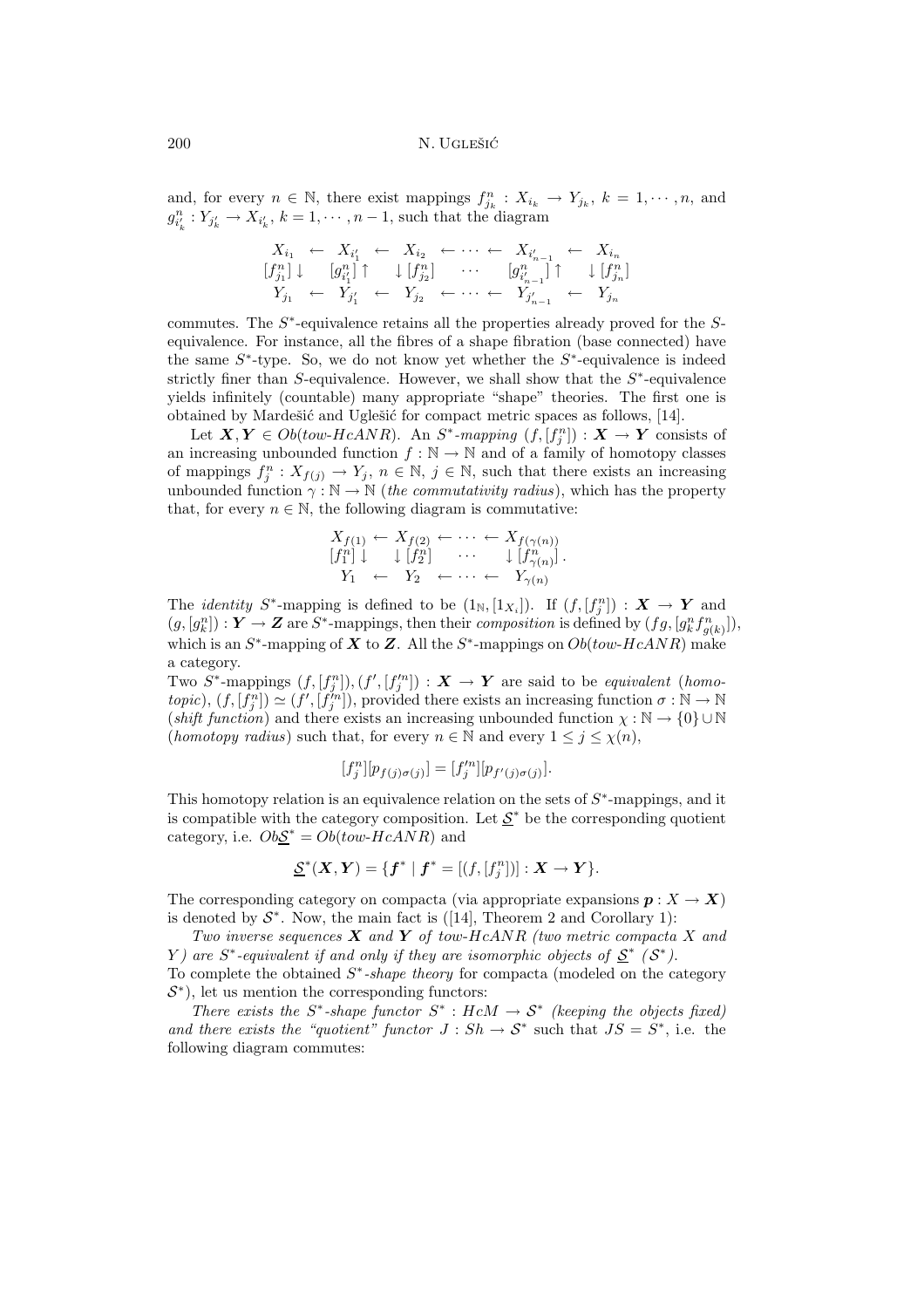$$
\begin{array}{ccc}\n & HcM & \\
 S \swarrow & & \searrow S^* \\
 Sh & \to & S^* \\
 & \end{array}.
$$

#### **3.2. The coarse shape**

Recently N. Koceić Bilan and the author succeeded to generalize the  $S<sup>*</sup>$ -shape theory for compacta to arbitrary topological spaces and, moreover, to any abstract case  $(C, D)$ , where  $D \subseteq C$  is a dense subcategory (in the sense of D-expansions of the C-objects), [9]. The key facts are the next characterizations of an  $S^*$ -mapping and of the homotopy relation ([9], Theorem 3.1 and Theorem 3.2).

(*i*) Let  $X, Y \in Ob(tow-HcANR)$ , let  $f : \mathbb{N} \to \mathbb{N}$  be an increasing and unbounded *function and let, for every*  $n \in \mathbb{N}$  *and every*  $j \in \mathbb{N}$ ,  $f_j^n : X_{f(j)} \to Y_j$  *be a mapping.*<br>*Then*  $(f \mid f^n) \cdot \mathbf{X} \to \mathbf{Y}$  *is an*  $S^*$  mapping *if and only if the following condition is Then*  $(f, [f^n_j]) : \mathbf{X} \to \mathbf{Y}$  *is an*  $S^*$ *-mapping if and only if the following condition is fulfilled fulfilled:*

$$
(\forall j, j' \in \mathbb{N}, j \leq j') (\exists n \in \mathbb{N}) (\forall n' \geq n) [f_j^{n'}][p_{f(j)f(j')}] = [q_{jj'}][f_{j'}^{n'}],
$$
  
\n
$$
X_{f(j)} \leftarrow X_{f(j')}
$$
  
\n
$$
[f_j^{n'}] \downarrow \qquad \qquad \downarrow [f_{j'}^{n'}]
$$
  
\n
$$
Y_j \leftarrow Y_{j'}
$$

(*ii*) An S<sup>\*</sup>-mapping  $(f, [f^n]): \mathbf{X} \to \mathbf{Y}$  *is homotopic to an S*<sup>\*</sup>-mapping  $(f', [f''_j]) : \mathbf{X} \to \mathbf{Y}$  *if and only if*  $X \rightarrow Y$  *if and only if* 

$$
(\forall j \in \mathbb{N})(\exists i \in \mathbb{N}, i \ge f(j), f'(j))(\exists n \in \mathbb{N})(\forall n' \ge n), [f_j^{n'}][p_{f(j)i}] = [f_j'^{n'}][p_{f'(j)i}],
$$
  
\n
$$
X_{f(j)} X_{f'(j)} \leftarrow X_i
$$
  
\n
$$
[f_j^{n'}] \downarrow \swarrow [f_j'^{n'}]
$$
  
\n
$$
Y_j
$$

This admits to construct an abstract analogue of the category  $\mathcal{S}^*$ , denoted by tow<sup>∗</sup>-A, for any category A and the corresponding tow-A. Clearly, tow<sup>\*</sup>-HcANR is isomorphic to  $S^*$ . Since there exists a faithful functor  $J : tow - A \rightarrow tow^* - A$ keeping the objects fixed, one may consider  $tow-A$  to be a subcategory of  $tow^*-\mathcal{A}$ .

The next step was to generalize the construction of  $tow^*$ -A to the corresponding "pro"-category *pro*\*- $\mathcal{A}$ . Briefly, an S<sup>\*</sup>-morphism of inverse systems  $(f, f_\mu^n) : \mathbf{X} \to \mathbf{Y}$  is subjected to the requirement *Y* is subjected to the requirement

$$
(\forall \mu, \mu' \in M, \mu \le \mu') (\exists \lambda \in \Lambda, \lambda \ge f(\mu), f(\mu')) (\exists n \in \mathbb{N}) (\forall n' \ge n)
$$
  

$$
f_{\mu}^{n'} p_{f(\mu)\lambda}] = q_{\mu\mu'} f_{\mu'}^{n'} p_{f(\mu')\lambda},
$$

while the equivalence ("homotopy") relation  $(f, f_\mu^n) \sim (f', f_\mu'^n)$  means:

$$
(\forall \mu \in M)(\exists \lambda \in \Lambda, \lambda \ge f(\mu), f'(\mu))(\exists n \in \mathbb{N})(\forall n' \ge n)
$$
  

$$
f_{\mu}^{n'} p_{f(\mu)\lambda} = f_{\mu}^{n'} p_{f'(\mu)\lambda}].
$$

Again, one may consider that  $J: pro \mathcal{A} \to pro^* \mathcal{A}$  is an "inclusion" functor. From now on, given a category pair  $(C, D)$  such that  $D \subseteq C$  is dense, the construction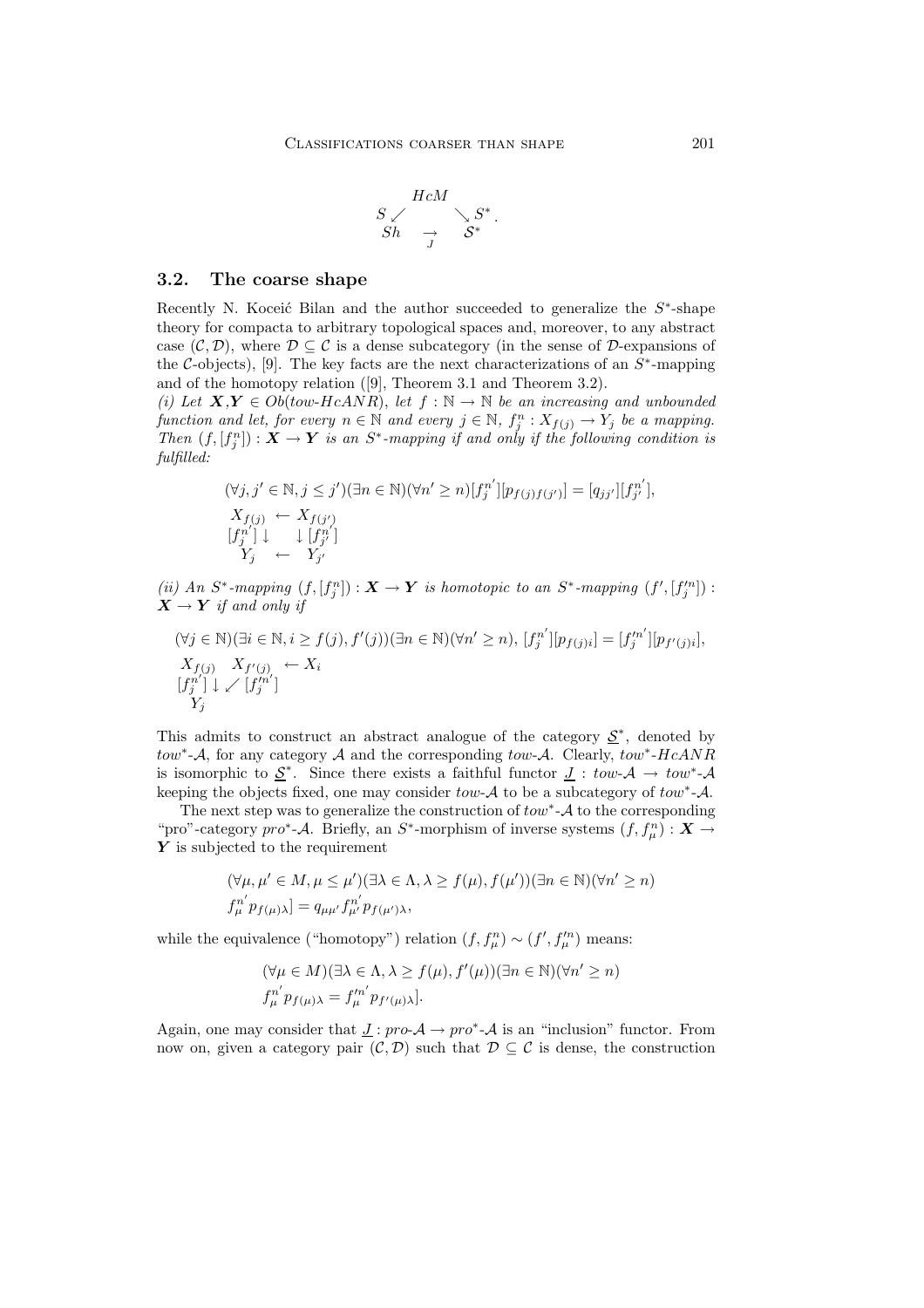follows the well known procedure of constructing the (abstract) shape category  $Sh_{(\mathcal{C},\mathcal{D})}$  and shape functor  $S:\mathcal{C}\to Sh_{(\mathcal{C},\mathcal{D})}$ . Hereby, of course, the role of pro- $\mathcal D$ takes  $pro^*$ - $\mathcal{D}$ . As a resume:

*There exists a category*  $Sh_{(C,\mathcal{D})}^*$ , *called* coarse shape category, *and there exists a ctor*  $S^* : C \to Sh^*$  *called* coarse shape functor *such that*  $S^* = IS$  *i.e. the functor*  $S^* : \mathcal{C} \to Sh^*_{(\mathcal{C}, \mathcal{D})}$ , *called* coarse shape functor, *such that*  $S^* = JS$ , *i.e. the following diagram commutes following diagram commutes*:

$$
\begin{array}{ccc}\nC & & \downarrow S^*\\ \nS_{h(\mathcal{C}, \mathcal{D})} & \to Sh^*_{(\mathcal{C}, \mathcal{D})}\n\end{array}
$$

The underlying theory is called the *abstract coarse shape theory.* The most important example is  $C = HTop$  and  $D = HPol$  (or  $HANR$ ). In that case, we speak about the *standard* (or *ordinary*) coarse shape theory modeled on the standard coarse shape category  $Sh^* \equiv Sh^*_{(HTop,HPol)}$ . The restriction to metrizable<br>compacts viable the seams shape theory madeled on  $St^*(cM) = St^*$ compacta yields the coarse shape theory modeled on  $Sh^*(cM) \equiv Sh^*_{(H_cM,HePol)} \cong$ <br>Sh<sup>\*</sup> Becall that coarse shape classification on compacta and the S<sup>\*</sup>  $Sh^*_{(HeM,HeANR)}$ . Recall that coarse shape classification on compacta and the  $S^*$ -<br>conjuniones soinaide. Thus, according to [7] or [0] (Examples 7.1 and 7.2), the searce equivalence coincide. Thus, according to [7] or [9] (Examples 7.1 and 7.2), the coarse shape type classification is indeed strictly coarser than the shape type classification.

#### **3.3. The subshape spectrum**

In [18], B. Cervar and the author have fully characterized the  $S^*$ -equivalence in a quite different manner comparing to [14]. They constructed a new kind of morphisms of inverse sequences started with the notion of an n-ladder,  $n \in \mathbb{N}$ . Given any  $j_1 < \cdots < j_{n+1}$  in N, let us denote the corresponding  $(n+1)$ -tuple  $(j_1, \ldots, j_{n+1})$ by  $j^n$ , and the set of all such  $j^n$  by  $J(n)$ . The limit case  $n \to \infty$ ,  $j^{\omega} \in J(\omega)$ , holds as well. For instance,

$$
\boldsymbol{J}(1)=\{\boldsymbol{j}^1=(j_1,j_2)\mid j_1,j_2\in\mathbb{N},\,j_1
$$

while every  $j^{\omega}$  is a strictly increasing sequence  $(j_l)$  in N. Given any  $X, Y \in Ob(tow-$ HcANR), a 1-ladder  $f_{j^1} = (f, [f_j])$  of X to Y over a  $j^1 \in J(1)$ , denoted by  $f_{j^1}: X \to Y$ , consists of an increasing function f whose domain is either empty or an initial segment  $[j_1, \alpha_1]_{\mathbb{N}} \subseteq [j_1, j_2 - 1]_{\mathbb{N}}, j_1 \leq \alpha_1 < j_2$ ,

$$
f:[j_1,\alpha_1]_{\mathbb{N}}\to[j_1,j_2-1]_{\mathbb{N}},
$$

and, in the later case, of homotopy classes of mappings

$$
f_j: X_{f(j)} \to Y_j, \quad j=1,\ldots,\alpha_1,
$$

such that

$$
(\forall j \leq j') [f_j][p_{f(j)f(j')}] = [q_{jj'}][f_{j'}].
$$

A more general is the notion of an n-ladder which is obtained by fitting together  $n$ 1-ladders. Thus, an *n*-ladder  $f_{j^n} = (f, [f_j]) : X \to Y$  over a  $j^n \in J(n)$  consists of an increasing (index) function

$$
f: \bigcup_{l=1}^{n} [j_l, \alpha_l]_{\mathbb{N}} \to [j_1, j_{n+1} - 1]_{\mathbb{N}}, \quad j_l \leq \alpha_l < j_{l+1},
$$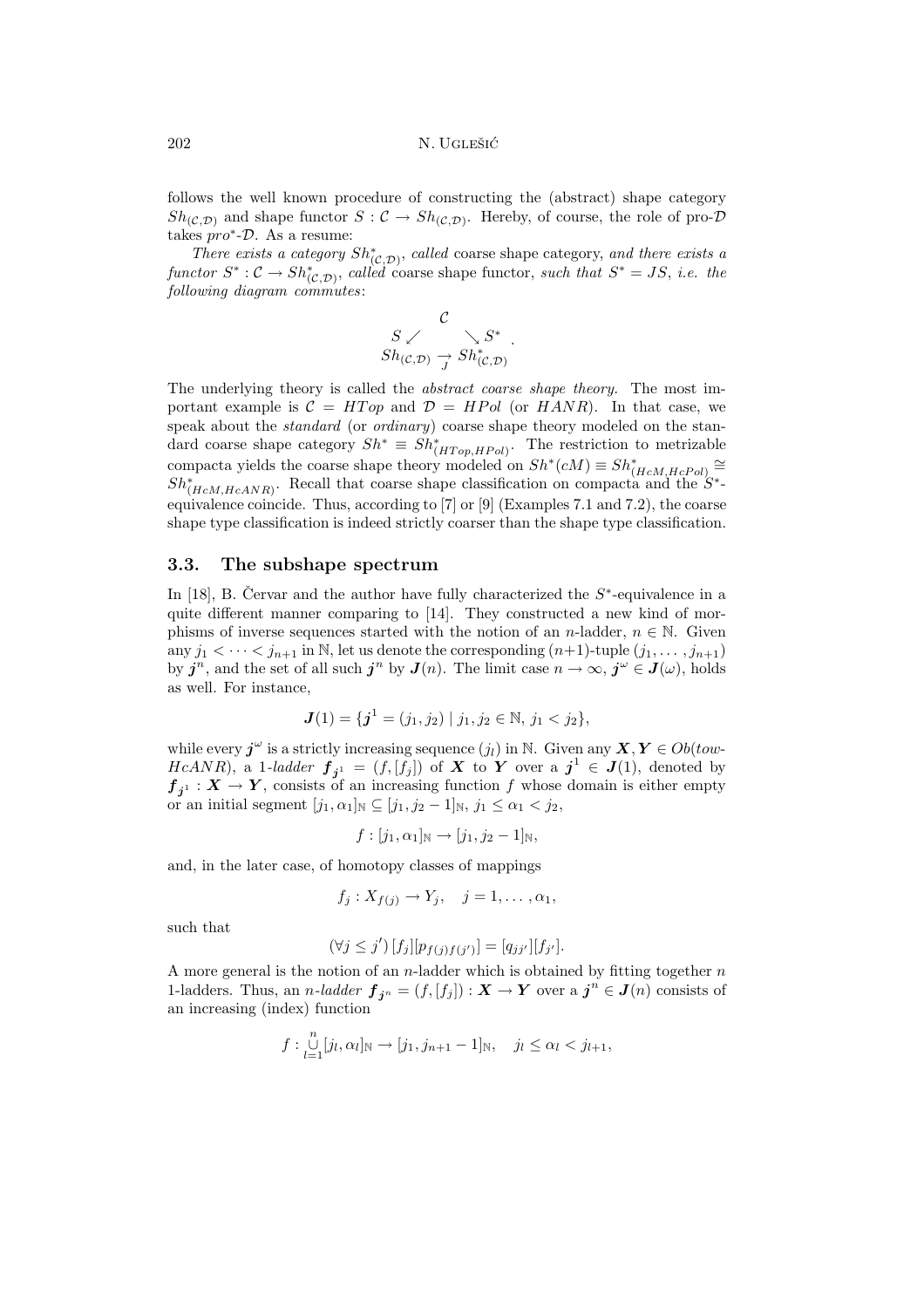and of a set of the homotopy classes of mappings

$$
f_j: X_{f(j)} \to Y_j, \quad j \in \bigcup_{l=1}^n [j_l, \alpha_l]_{\mathbb{N}},
$$

such that the following two conditions are satisfied:

- $(L(n)_1) \quad (\forall l \in [1, n]_{\mathbb{N}}) \ f(j_l) \geq j_l \wedge f(\alpha_l) < j_{l+1};$
- $(L(n)_2) \quad (\forall j, j' \in \bigcup_{l=1}^{n} [j_l, \alpha_l]_{\mathbb{N}}) \; j \leq j' \Rightarrow [f_j] [p_{f(j)f(j')}] = [q_{jj'}][f_{j'}].$ <br>
n n ladder f shaving an empty l block i.e. with no mapping for an

An *n*-ladder  $f_{j^n}$  having an *empty* l-block, i.e. with no mapping for any  $j \in [j_l, j_{l+1}-1]$ <br>lby is allowed. We also admit the *empty n-ladder* of **X** to **Y** over a  $i^n$  i.e. the  $1\vert_{\mathbb{N}}$ , is allowed. We also admit the *empty n*-ladder of **X** to **Y** over a  $j^{n}$ , i.e. the empty set of homotopy classes of mappings for a given  $j^n$ .

Observe that every special mappings of inverse sequences  $\boldsymbol{f} = (f, [f_j]) : \boldsymbol{X} \to \boldsymbol{Y}$ , with  $f \geq 1_N$ , induces an appropriate *n*-ladder  $f_{j^n}$  for each  $n \in \mathbb{N} \cup \{\omega\}$  and each  $j^{n} \in J(n)$ . Especially, the identity mapping  $1_X^{\bullet}$  :  $X \to X$  induces the *identity*  $n$ *-ladder*  $\mathbf{1}_{\mathbf{X}i^n}$  :  $\mathbf{X} \to \mathbf{X}$  over  $i^n \in J(n)$ .<br>
If  $f: \mathbf{X} \to \mathbf{Y}$  and  $g: = (g, [g])$ 

If  $f_{j^n}: X \to Y$  and  $g_{k^n} = (g, [g_k]) : Y \to Z$  are *n*-ladders, then we *compose* them only in the case  $j^n = k^n$  by using the ordinary rule, i.e.

$$
\boldsymbol{g}_{\boldsymbol{k}^n} \boldsymbol{f}_{\boldsymbol{k}^n} \equiv \boldsymbol{u}_{\boldsymbol{k}^n} = (u, [u_k]),
$$

such that  $u = fg$  (wherever it is defined) and  $u_k = g_k f_{g(k)}, k \in \bigcup_{l=1}^{\infty} [k_l, \gamma_l]_{\mathbb{N}}, \gamma_l \leq \beta_l$ .<br>Closely  $g \cdot f \cdot \mathbf{X} \to \mathbf{Z}$  is an *n* ladder of  $\mathbf{X}$  to  $\mathbf{Z}$  over  $\mathbf{h}^n$ . Notice that its *l* block Clearly,  $g_{k^n} f_{k^n} : X \to Z$  is an *n*-ladder of X to Z over  $k^n$ . Notice that its *l*-block is empty whenever the corresponding block of  $f_{\mathbf{k}^n}$  or  $g_{\mathbf{k}^n}$  is empty, or  $g(k_l) > \alpha_l$ . It is obvious that the composition of n-ladders is associative, and that

$$
f_{j^n}1_{Xj^n}=f_{j^n},\\1_{Xi^n}g_{i^n}=g_{i^n}
$$

hold for all *n*-ladders  $f_{j^n}: X \to Y$  and  $g_{i^n}: Z \to X$ . Therefore, for each  $j^n \in$  $J(n)$ , there exists a certain category whose class of objects is  $Ob(tow-HcANR)$ , and the sets of morphisms consist of all the corresponding n-ladders.

Let  $f_{j^1}, f'_{j^1} = (f', [f'_j]) : X \to Y$  be 1-ladders over the same  $j^1$ . Then  $f_{j^1}$ is said to be *homotopic to*  $f'_{j}$ <sup>1</sup> provided they both are empty or there exists a<br>  $i^* \in [i, \min\{\alpha, \alpha'\}]$ <sub>3</sub> such that  $j_1^* \in [j_1, \min\{\alpha_1, \alpha_1'\}]_{\mathbb{N}}$  such that

$$
(\forall j \in [j_1, j_1^*]_{\mathbb{N}})(\exists i = i(j) \in [\max\{f(j), f'(j)\}, j_2 - 1]_{\mathbb{N}})
$$

$$
[f_j][p_{f(j)i}] = [f'_j][p_{f'(j)i}].
$$

In the general case of a pair of  $n$ -ladders, the definition of being  $m$ -homotopic,  $m \leq n$ , is as follows:

Let  $n, m \in \mathbb{N} \cup \{\omega\}, m \leq n$ , and let  $f_{j^n}, f'_{j^n} : X \to Y$  be *n*-ladders over the same  $j^n$ . Then,  $f_{j^n}$  is said to be *m*-*homotopic to*  $f'_{j^n}$ , denoted by  $f_{j^n} \simeq_m f'_{j^n}$ , provided, for every  $l \in [1, m]_N$ , the both  $f_{j^n}$  and  $f'_{j^n}$  have the *l*-block empty or there exists a  $i^* \in [i, m]_N$  or  $Q'(\ln)$  such that there exists a  $j_l^* \in [j_l, \min\{\alpha_l, \alpha'_l\}]_{\mathbb{N}})$  such that

$$
(\forall j \in [j_l, j_l^*]_{\mathbb{N}})(\exists i = i(j) \in [\max\{f(j), f'(j)\}, j_{l+1} - 1]_{\mathbb{N}})
$$

$$
[f_j][p_{f(j)i}] = [f'_j][p_{f'(j)i}].
$$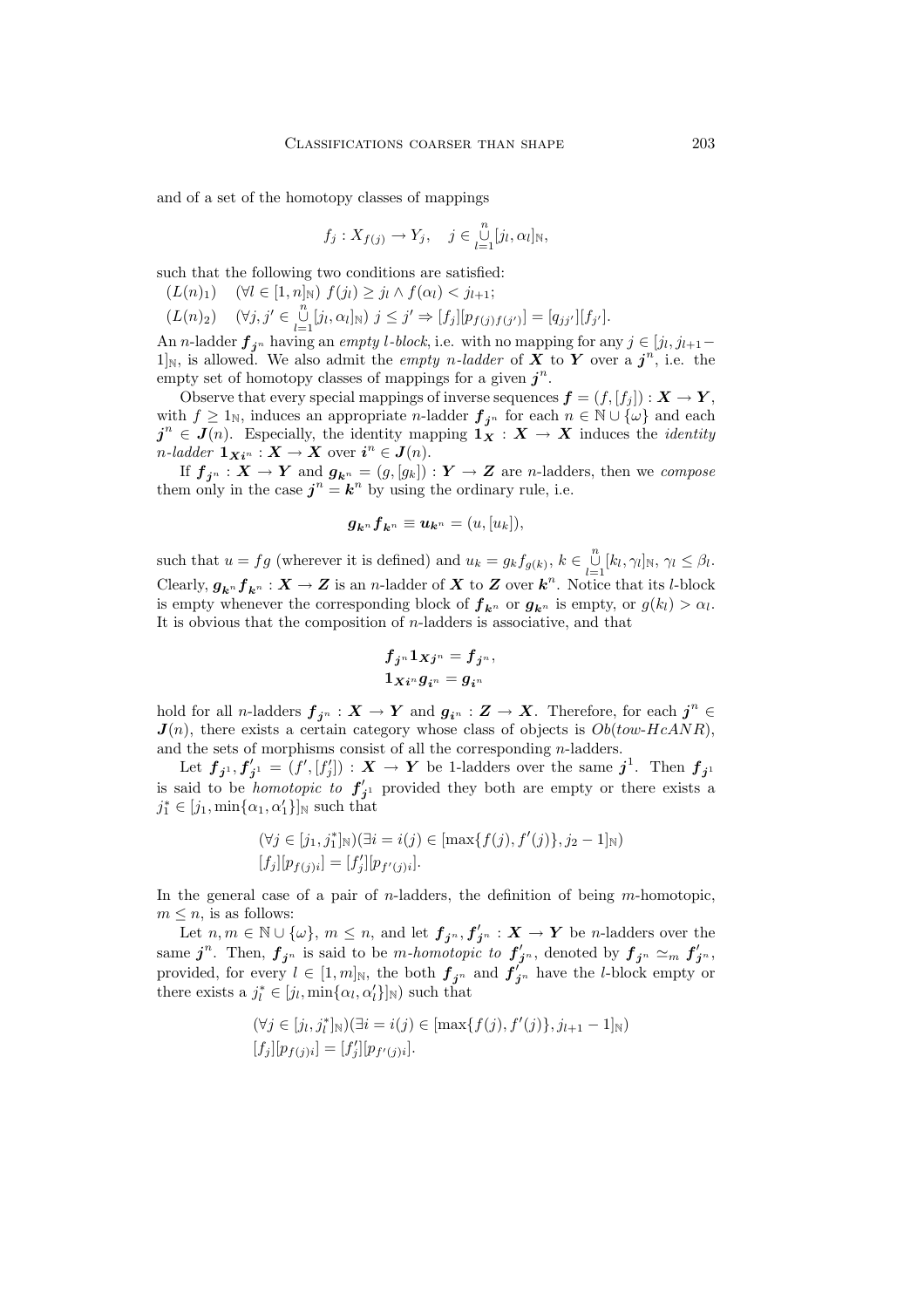Notice that  $f_{j^n} \simeq_{m'} f'_{j^n}$  implies  $f_{j^n} \simeq_m f'_{j^n}$  whenever  $m \leq m'$ . Clearly, the m-homotopy relation of n-ladders is an equivalence relation on the corresponding  $m$ -homotopy relation of  $n$ -ladders is an equivalence relation on the corresponding set. In the case of  $m = n$ , we simply write  $f_{j^n} \simeq f'_{j^n}$  and say that  $f_{j^n}$  and  $f'_{j^n}$ are *homotopic*.

Let us now recall the main notion. First the simplest case  $n = 1$ . A 1*-hyperladder* of *X* to *Y* is a certain family  $F_1$  of 1-ladders (of *X* to *Y*) indexed by all pairs  $i^1 - (i, i_0) \in I(1)$ . We require that every two elements  $i_i \leq i'$  of N admit an  $j^1 = (j_1, j_2) \in J(1)$ . We require that every two elements  $j_1 \leq j'_1$  of N admit an  $j^1 \in \mathbb{N}$   $j^1 \geq j'$  such that for every  $j_2 > j^1$  the 1-ladder  $f = (f, f) \in F$ .  $i^1 \in \mathbb{N}, i^1 \geq j'_1$ , such that, for every  $j_2 > i^1$ , the 1-ladder  $f_{j^1} = (f, [f_j]) \in F_1$ , assigned to the pair  $j^1 = (j_1, j_2) \in J(1)$ , has the following two properties:

- the domain  $[j_1, \alpha_1]_{\mathbb{N}}$  of the index function f contains  $[j_1, j'_1]_{\mathbb{N}}$ ;

- the image  $f[j_1, j'_1]_{\mathbb{N}}$  is contained in  $[j_1, i^1]_{\mathbb{N}}$ .

Briefly, a family  $F_1 = (f_{j1})$  of 1-ladders  $f_{j1} : X \to Y$ ,  $j^1 \in J(1)$ , is said to be a 1-hyperladder of **X** to **Y** provided 1-hyperladder of  $\boldsymbol{X}$  to  $\boldsymbol{Y}$ , provided

$$
(\forall j_1 \in \mathbb{N})(\forall j_1' \geq j_1)(\exists i^1 \geq j_1')(\forall j_2 > i^1)
$$

the index function of the corresponding  $f_{j^1} = (f, [f_j]) \in F_1$  fulfills the following two conditions:

$$
\alpha_1 \geq j'_1
$$
 and  $f(j'_1) \leq i^1$ .

Notice that, since f increases, the second condition implies  $f(j) \leq i^1$  for every  $j \in [j_1, j'_1]_{\mathbb{N}}.$ 

A family  $F_n = (f_{j^n})$  of n-ladders  $f_{j^n} : X \to Y$ , indexed by all  $j^n \in J(n)$ , is said to be an *n*-hyperladder of **X** to **Y**, denoted by  $F_n: \mathbf{X} \to \mathbf{Y}$ , provided

 $(\forall m \leq n)$  $(\forall j_1 \in \mathbb{N})(\forall j'_1 \geq j_1)(\exists i^1 \geq j'_1)(\forall j_2 > i^1) \cdots$  $(\forall j_m > i^{m-1})(\forall j'_m \geq j_m)(\exists i^m \geq j'_m)(\forall j_{m+1} > i^m)$  $(\forall j_{m+2} > j_{m+1}) \dots (\forall j_{n+1} > j_n)$ 

the index function of the corresponding  $f_{j^n} = (f, [f_j]) \in F_n$  fulfills the following two conditions:

 $(S(n, m)_1)$   $(\forall l \in [1, m]_{\mathbb{N}})$   $\alpha_l \geq j'_l;$ <br> $(S(n, m)_2)$   $(\forall l \in [1, m]_{\mathbb{N}})$   $f(j') <$ 

 $(S(n, m)_2) \ (\forall l \in [1, m]_{\mathbb{N}}) f(j'_l) \leq i^l.$ <br>The set of all n-hyperladders  $F \cdot \Sigma$ 

The set of all *n*-hyperladders  $F_n: X \to Y$  is denoted by  $L_n(X, Y)$ .

Notice that every special mapping of inverse sequences  $f = (f, [f_j]) : X \to Y$ , with  $f \geq 1_N$ , induces an appropriate *n*-hyperladder  $F_n = (\mathbf{f}_{j^n})$ , for each  $n \in$ N∪ $\{\omega\}$ . In particular, the identity mapping  $\mathbf{1}_{\mathbf{X}} = (1_{\mathbb{N}},([1_{X_i}]))$  induces *the identity*  $n$ *-hyperladder*  $1_{\mathbf{X}n} = (\mathbf{1}_{\mathbf{X}i^n}) : \mathbf{X} \to \mathbf{X}, i^n \in \mathbf{J}(n).$ <br>
If  $F = (\mathbf{f} \cdot) : \mathbf{X} \to \mathbf{Y}$  and  $G = (\mathbf{g} \cdot)$ .

If  $F_n = (f_{j^n}) : X \to Y$  and  $G_n = (g_{k^n}) : Y \to Z$ ,  $k^n \in J(n)$ , are n-<br>periodders, then we compose them by composing the appropriate n-ladders  $f$ . hyperladders, then we *compose* them by composing the appropriate n-ladders  $f_{j^n}$ and  $g_{k^n}$  such that  $j^n = k^n$ . Hence,

$$
G_nF_n\equiv U_n=(\boldsymbol{u}_{\boldsymbol{k}^n}),
$$

where  $u_{k^n} \equiv g_{k^n} f_{k^n}$ ,  $k^n \in J(n)$ . One straightforwardly proves that the composition of two  $n$ -hyperladders is an  $n$ -hyperladder, that it is associative and that the identities are the induced ones. Thus, for every  $n \in \mathbb{N} \cup \{\omega\}$ , there exists a category  $\underline{\mathcal{L}}(n)$  consisting of the object class  $Ob \underline{\mathcal{L}}(n) = Ob(tow-HcANR)$  and of the class Mor $\underline{\mathcal{L}}(n)$  of all the morphism sets  $\underline{L}_n(\boldsymbol{X}, Y)$ .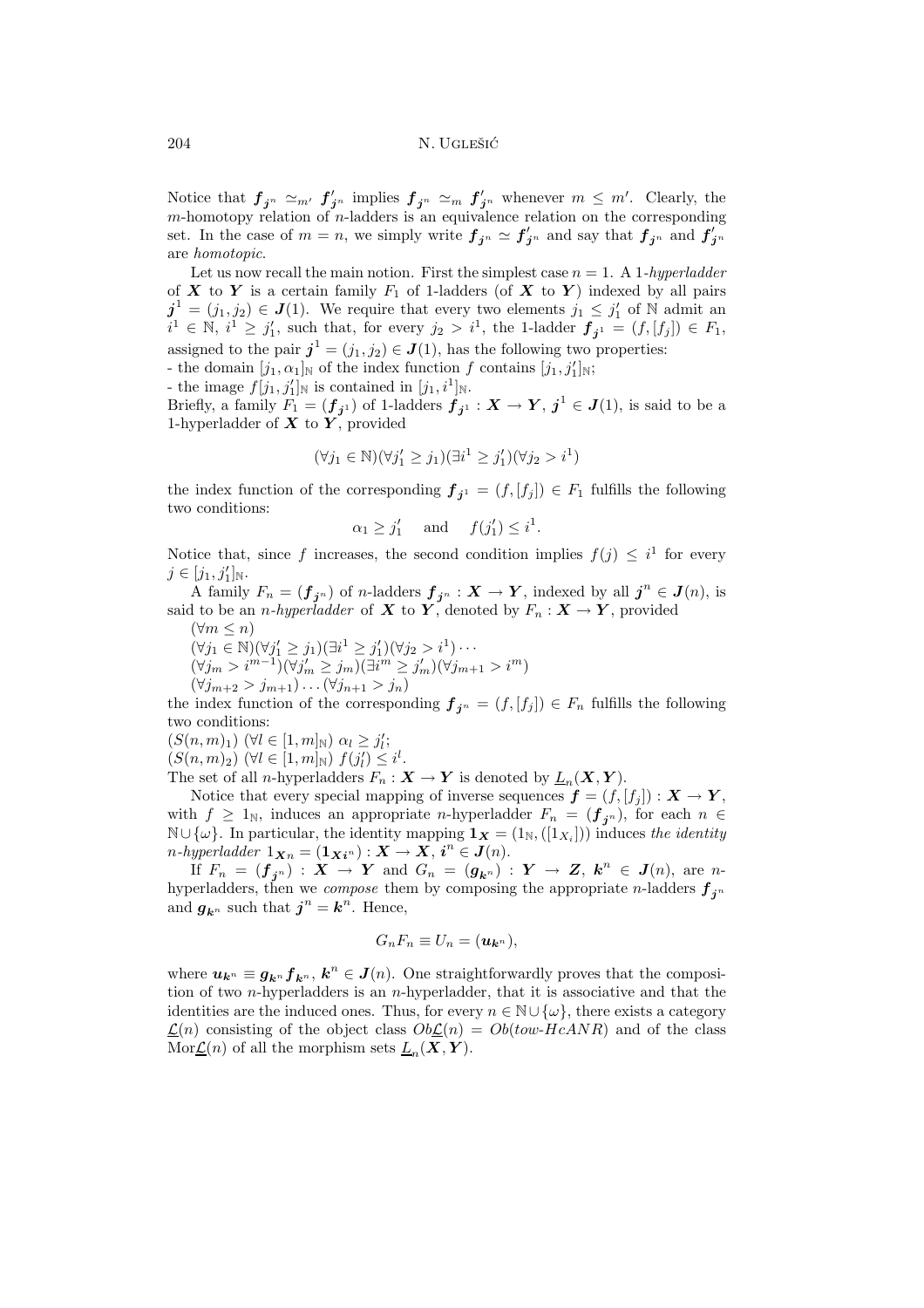In order to define a certain equivalence (homotopy) relation on each set  $L_n(\mathbf{X}, \mathbf{Y})$ ,<br>us first consider the simplest case  $n-1$ , Let  $F_n = (\mathbf{f}_n)$ ,  $F' = (\mathbf{f}')$ ,  $\mathbf{X} \to \mathbf{Y}$ let us first consider the simplest case  $n = 1$ . Let  $F_1 = (\mathbf{f}_{j1}), F'_1 = (\mathbf{f}'_{j1}) : \mathbf{X} \to \mathbf{Y}$ <br>be a pair of 1-hyperladders. Then  $F_1$  is said to be *homotopic to*  $F'_1$ , provided every two elements  $j_1 \leq j'_1$  of N admit an  $i^1_* \in \mathbb{N}, i^1_* \geq j'_1$ , such that, for every  $j_2 > i_*^1$ , the corresponding 1-ladders  $f_{j^1} \in F_1$  and  $f'_{j^1} \in F'_1$  (assigned to the pair  $j^1 = (j_1, j_2) \in J(1)$  are homotopic,  $f_{j^1} \simeq f'_{j^1}$  and, in addition, the occurring  $j^* \geq j'$  and  $j = j(j') \leq j^1$  $j_1^* \geq j_1'$  and  $i = i(j_1') \leq i_*^1$ .

Briefly,  $F_1 \simeq F'_1$  provided

$$
(\forall j_1 \in \mathbb{N})(\forall j_1' \ge j_1)(\exists i_*^1 \ge j_1')(\forall j_2 > i_*^1)
$$

the corresponding  $f_{j1} \in F_1$  and  $f'_{j1} \in F'_1$  are homotopic,  $f_{j1} \simeq f'_{j1}$ , such that  $i \geq i'$  and  $i = i(i') \leq i'$ . Notice that the last condition implies that  $i = i(i) \leq i'$ .  $j_1^* \geq j'_\lambda$  and  $i = i(j'_1) \leq i_*^1$ . Notice that the last condition implies that  $i = i(j) \leq i_*^1$ <br>for every  $i \in [i, j']_k$ . The definition in general is as follows ∗ for every  $j \in [j_1, j'_1]_{\mathbb{N}}$ . The definition in general is as follows.

Let  $n \in \mathbb{N} \cup \{\omega\}$  and let  $F_n = (f_{j^n}), F'_n = (f'_{j^n}): X \to Y$  be *n*-hyperladders. Then  $F_n$  is said to be *homotopic to*  $F'_n$ , denoted by  $F_n \simeq F'_n$ , provided  $(\forall m \leq n)$ 

 $(\forall m \leq n)$  $(\forall j_1 \in \mathbb{N})(\forall j'_1 \geq j_1)(\exists i_*^1 \geq j'_1)(\forall j_2 > i_*^1) \cdots$  $(\forall j_m > i_m^{m-1})(\forall j'_m \geq j_m)(\exists i^m \geq j'_m)(\forall j_{m+1} > i_*^m)$  $(\forall j_{m+2} > j_{m+1}) \dots (\forall j_{n+1} > j_n)$ 

the corresponding *n*-ladders  $f_{j^n} \in F_n$  and  $f'_{j^n} \in F'_n$  satisfy the following condition:<br>( $H(n, m)$ )  $f \sim f$  $(H(n, m))$   $f_{j^n} \simeq_m f_{j^n}$ ,

i.e. for every  $l \in [1, m]_{\mathbb{N}}$  there exists a  $j_l^* \in [j_l, \min\{\alpha_l, \alpha'_l\}]_{\mathbb{N}}$  for which  $(\forall i \in [j_l, j^*]_{\mathbb{N}})(\exists i = j(i) \in [\max f(i), f'(i)] \}$  i.e.  $= 1]_{\mathbb{N}}$ .  $(\forall j \in [j_l, j_l^*]_{\mathbb{N}})(\exists i = i(j) \in [\max\{f(j), f'(j)\}, j_{l+1} - 1]_{\mathbb{N}})$ <br>[f.][n, g, g, ] – [f'][n, g, g, ]  $[f_j][p_{f(j)i}] = [f'_j][p_{f'(j)i}],$ 

such that, in addition,

$$
(\forall l \in [1, m]_{\mathbb{N}}), j_l^* \geq j_l'
$$
 and  
 $(\forall l \in [1, m]_{\mathbb{N}}), i = i(j') \leq i_l$ 

$$
(\forall l \in [1, m]_{\mathbb{N}})
$$
  $i = i(j'_l) \leq i'_*$ .  
Observe that the last conflict

Observe that the last condition implies that  $i = i(j) \leq i^l_*$ , for every l and every  $j \in [j_l, j'_l]_{\mathbb{N}}$ . Further, for the indices  $i^l_*$  in this definition and for the indices  $i^l, i'$ <br>(for  $F$ ,  $F'$  respectively) (for  $F_n$ ,  $F'_n$  respectively),<br>( $\forall l \in [1, m]$ )  $i^l > m$ 

 $(\forall l \in [1, m]_{\mathbb{N}}) i'_{*} \geq \max\{i^{l}, i^{l'}\}$ 

must hold. A very nontrivial fact is that the homotopy of n-hyperladders is an equivalence relation which is compatible with the category composition. So, finally, we have got the sequence of quotient categories (originally denoted by  $S(n)$ )

$$
\underline{\mathcal{S}}_*(n) = \underline{\mathcal{L}}(n) / (\simeq), \quad n \in \mathbb{N} \cup \{\omega\},
$$

on the object class  $Ob(tow.HcANR)$  such that

$$
\underline{\mathcal{S}}_*(n)(\mathbf{X}, \mathbf{Y}) = \{ \mathbf{F}_n = [F_n] \mid F_n \in \underline{L}_n(\mathbf{X}, \mathbf{Y}) \} = \underline{\mathcal{L}}(n)(\mathbf{X}, \mathbf{Y}) / (\simeq)
$$

and  $G_nF_n = [G_n][F_n] = [G_nF_n]$  ([18], Theorem 2.9).

Notice that this sequence of categories yields a "sequential" category  $\mathcal{S}_*(\mathbb{N})$  on the same object class, where

$$
\underline{\mathcal{S}}_*(\mathbb{N})(\mathbf{X}, \mathbf{Y}) = \{ \mathbf{F} \equiv (\mathbf{F}_n) \mid \mathbf{F}_n = [F_n] \in \underline{\mathcal{S}}_*(n)(\mathbf{X}, \mathbf{Y}), n \in \mathbb{N} \},
$$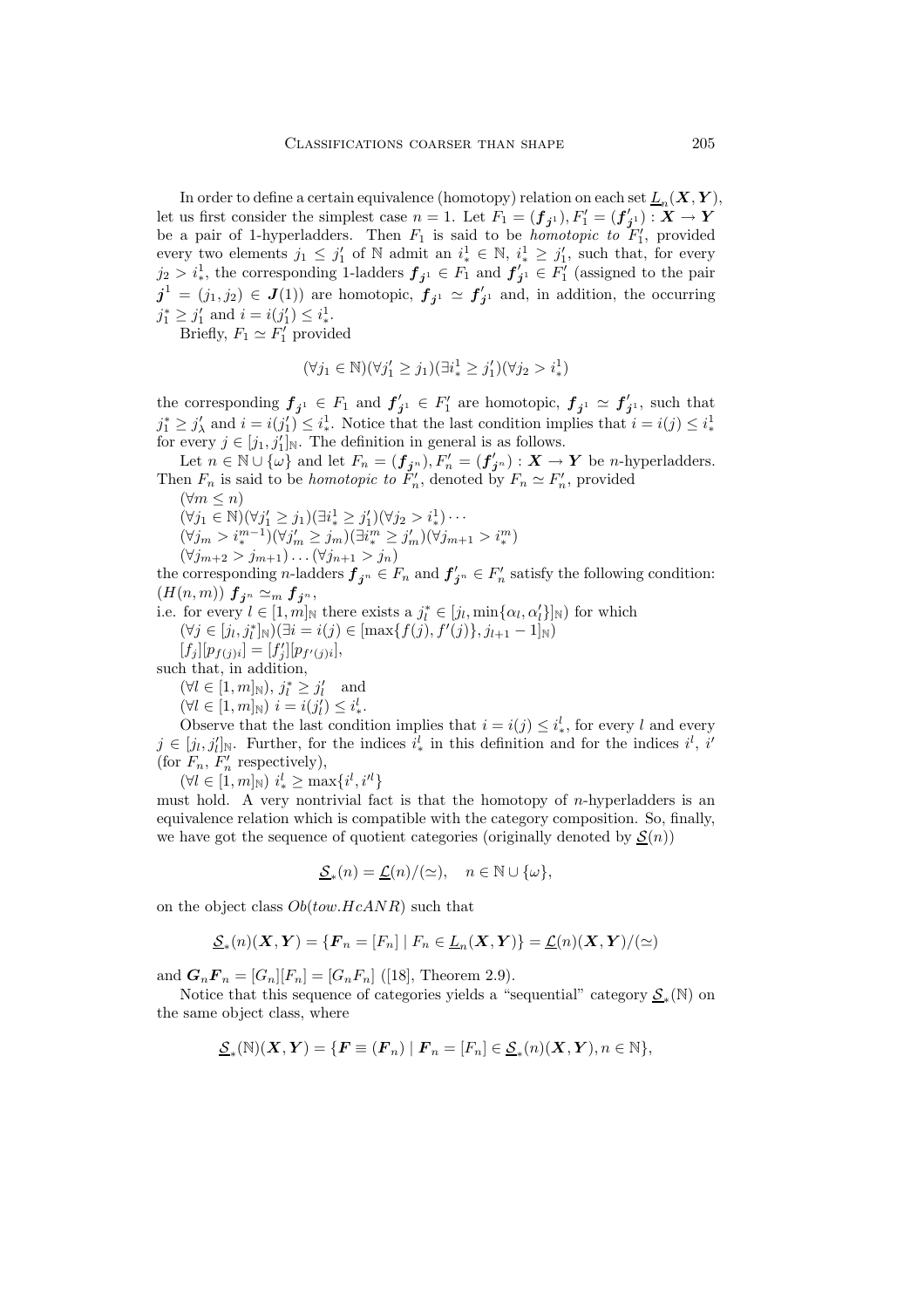and  $\boldsymbol{G}\boldsymbol{F}=(\boldsymbol{G}_n)(\boldsymbol{F}_n)=(\boldsymbol{G}_n\boldsymbol{F}_n).$ 

All the constructed categories are related by appropriate functors, which keep the objects fixed and mutually commute according to the indices ([18], Theorems 2.11, 2.12, and 2.13). Moreover, the isomorphism classification in the category  $S_*(\omega)$  coincides with that of tow-HcANR ([18], Theorem 3.4 (i)).

In the same way as the shape category of compacta  $Sh(cM)$  is defined via tow-HcANR, there exists, for each  $n \in \mathbb{N} \cup \{\omega\}$ , the "\*-shape" category of compacta  $\mathcal{S}_*(n)$  which is defined (realized) via  $\underline{\mathcal{S}}_*(n)$ , i.e.

$$
Ob(S_*(n)) = Ob(c\mathcal{M})
$$
 and  $S_*(n)(X,Y) \approx \underline{S}_*(n)(\mathbf{X}, \mathbf{Y}).$ 

Further, every functor relating a pair of  $S_*(n)$ ,  $S_*(n')$ ,  $S_*(N)$ , tow-HcANR induces the corresponding functor relating the pair of  $S_*(n)$ ,  $S_*(n')$ ,  $S_*(\mathbb{N})$ ,  $Sh(cM)$ respectively ([18], Corollary 2) .The isomorphism classification in  $S_*(\omega)$  coincides with the shape type classification. The corresponding commutative diagrams are given below.

$$
Sh \n\searrow T_n \swarrow \n\searrow T_{n'}, \nT_n \swarrow \n\searrow T \searrow T \searrow \searrow T
$$
\n
$$
S_*(n) \n\searrow \n\searrow T \searrow \searrow T \searrow \searrow T
$$
\n
$$
S_*(n) \n\searrow \n\searrow T \searrow \searrow T
$$
\n
$$
S_*(n) \n\searrow \n\searrow T \searrow \searrow T
$$

$$
\begin{array}{ccc}\n & HcM & HcM \\
\mathcal{S}_n \swarrow & \searrow S, & \Sigma \swarrow & \searrow S \\
\mathcal{S}_*(n) & \xleftarrow{\sim} & Sh & \mathcal{S}_*(\mathbb{N}) & \xleftarrow{\sim} & Sh \\
 & \searrow & \searrow & Sh & \n\end{array}
$$

The obtained graded family of categories and functors  $(S_*(n); S_n, T_n, R_{nn'})$ ,  $n \leq$  $n' \in \mathbb{N} \cup \{\omega\}$ , was called the *subshape spectrum* for compacta.

As the main application of this "∗-shape" theory we mention the following two facts:

(i) *Two metrizable compacta* X *and* Y *are* S∗*-equivalent if and only if they are isomorphic objects of*  $S_*(\mathbb{N})$  ([18], Theorem 4.7);

(ii) *The* q∗*-equivalence strictly implies* S∗*-equivalence*, i.e. *the* q∗-*shape is strictly finer than*  $S<sup>*</sup>$ -*shape* ([18], Corollary 5.7).

#### **3.4. The weak shape**

In the very recent paper  $[20]$ , Cervar and the author succeeded to generalize the above "subshape" theory to arbitrary topological spaces, and moreover, to any category pair  $(C, \mathcal{D})$ , whenever  $\mathcal{D} \subseteq \mathcal{C}$  is dense. However, the generalization is made only in the case  $n = 1$ , because it is proved ([20], Remark 2) that, although the categories  $S^*(n)$  and  $S^*(n')$ ,  $n \neq n'$ , are not equivalent, the isomorphism classifications in all the categories  $S^*(n)$  (and  $S_*(\mathbb{N})$  as well) coincide with the  $S^*$ -equivalence.

Notice that a generalization of a ladder (and of a hyperladder as well) to inverse systems supposes the same index set. Hence, the first problem was the passage from the index set  $\mathbb N$  (positive integers) to an arbitrary common index set  $\Lambda$  (directed, ordered, infinite, cofinite, having no maximal element). Further, since a  $\mathcal{C}\text{-object}$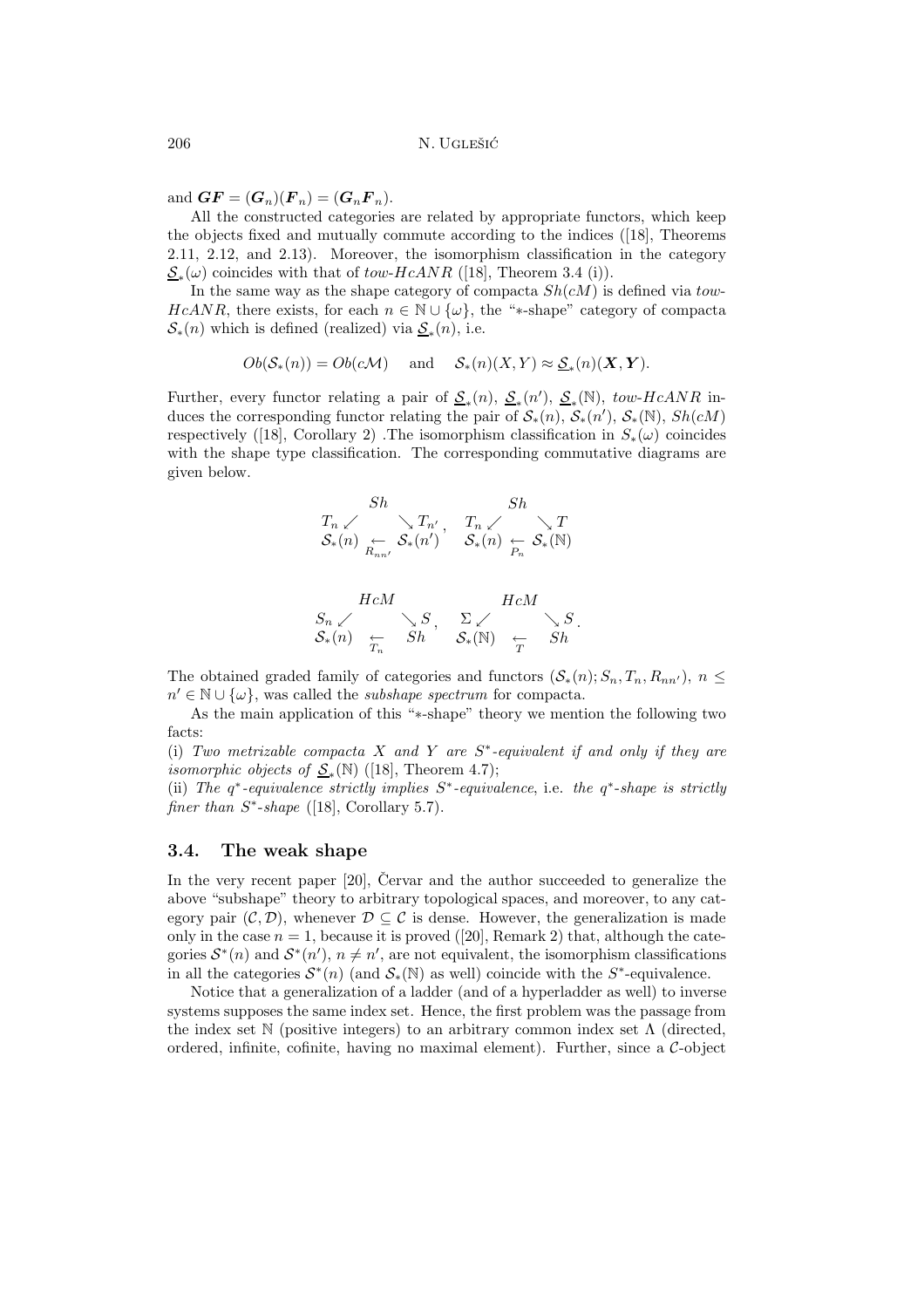admits many D-expansions, the second problem was the independence of a chosen index set.

The first stepwas to pull out the *reduced* inv- and pro-categories, which are subcategories of inv- and pro-categories respectively. Given a category A, the category *inv* $~\sim$ - $\mathcal A$  is defined by requirement (based on [13], Theorem I.1.3)

$$
inv^{\sim} - \mathcal{A}(\boldsymbol{X}, \boldsymbol{Y}) = \begin{cases} inv\mathcal{A}(\boldsymbol{X}, \boldsymbol{Y}), \Lambda = M \\ \varnothing, \Lambda \neq M. \end{cases}
$$

Clearly, for every  $\Lambda$ , there exists the full subcategory  $inv^{\Lambda}$ - $\mathcal{A} \subseteq inv^{\sim}$ - $\mathcal{A}$ . Especially, for  $\Lambda = \mathbb{N}$ ,  $inv^{\mathbb{N}}$ - $\mathcal{A} = \mathcal{A}^{\mathbb{N}}$ . The corresponding reduced pro-category is the quotient category, i.e.

$$
pro^{\sim} - A = (inv^{\sim} - A)/(\simeq).
$$

For a fixed  $\Lambda$ , there is the full subcategory  $pro^{\Lambda}$ - $\mathcal{A} \subseteq pro^{\sim}$ - $\mathcal{A}$ , and in the case  $\Lambda = \mathbb{N}, pro^{\mathbb{N}}\text{-}\mathcal{A} = \text{tow-}\mathcal{A}.$ 

A *ladder* of an  $\mathbf{X} = (X_{\lambda}, p_{\lambda\lambda'}, \Lambda)$  to a  $\mathbf{Y} = (Y_{\mu}, q_{\mu\mu'}, M)$ , with  $M = \Lambda$ , over a segment

$$
\boldsymbol{\mu} = [\mu_1, \mu_2] = {\boldsymbol{\mu} \in \Lambda \mid \mu_1 \leq \mu \leq \mu_2 } \subseteq \Lambda,
$$

denoted by  $f_{\mu}: X \to Y$ , consists of an increasing (index) function

$$
f: \boldsymbol{J} \to \boldsymbol{\lambda} = \mu,
$$

where  $J$  is an initial subset of  $\mu$ , and of  $\mathcal{A}$ -morphisms

$$
f_{\mu}: X_{f(\mu)} \to Y_{\mu}, \quad \mu \in \mathbf{J},
$$

such that, for every related pair  $\mu \leq \mu'$ ,

$$
f_{\mu}p_{f(\mu)f(\mu')} = q_{\mu\mu'}f_{\mu'}.
$$

In the case  $J = \emptyset$  (i.e.  $\mu_1 \notin J$ ),  $f_{\mu}$  is said to be the *empty* ladder. The *identity ladder* on an *X* over a  $\lambda$ , denoted by  $1_{X\lambda}$ , is given by  $1_{\lambda}$  and  $1_{X_{\lambda}}$ ,  $\lambda \in \lambda$ . An  $f_{\mu}: X \to Y$  and a  $g_{\nu}: Y \to Z$  admit *composition* provided  $\mu = \nu$ .

We say that two ladders  $f_{\mu}, f'_{\mu} : X \to Y$ , over the same  $\mu = \lambda$ , are *equivalent* (*homotopic*), denoted by  $f_{\mu} \simeq f'_{\mu}$ , provided they both are empty or there exists an initial subset  $J^* \subseteq J \cap J'$  of  $\mu$  such that

$$
(\forall \mu \in \mathbf{J}^*)(\exists \lambda(\mu) \in \boldsymbol{\mu}, \, \lambda \ge f(\mu), f(\mu')) \, f_{\mu} p_{f(\mu)\lambda} = f'_{\mu} p_{f'(\mu)\lambda}.
$$

The homotopy relation  $f_{\mu} \simeq f'_{\mu}$  is an equivalence relation on the set of all ladders of *X* to *Y* .

A *hyperladder* of *X* to *Y*, denoted by  $(f_u) : X \to Y$ , is a family of ladders  $f_{\mu}: X \to Y$ , indexed by all the segments  $\mu = [\mu_1, \mu_2]$  in  $\Lambda = M$ , such that every related pair  $\mu_1 \le \mu'_1$  in  $\Lambda$  admits a  $\lambda^1 \in \Lambda$ ,  $\lambda^1 \ge \mu'_1$ , such that, for every  $\mu_2 \ge \lambda^1$ , the ladder  $f_{\mu} \in (f_{\mu})$ , assigned to  $\mu = [\mu_1, \mu_2]$ , fulfills the requirement that  $\mu'_1 \in J$ <br>(the domain of f) and  $f(u') \leq \lambda^1$ . Briefly (the domain of f) and  $f(\mu'_1) \leq \lambda^1$ . Briefly,

$$
(\forall \mu_1 \in \Lambda)(\forall \mu'_1 \ge \mu_1)(\exists \lambda^1 \ge \mu'_1)(\forall \mu_2 \ge \lambda^1)
$$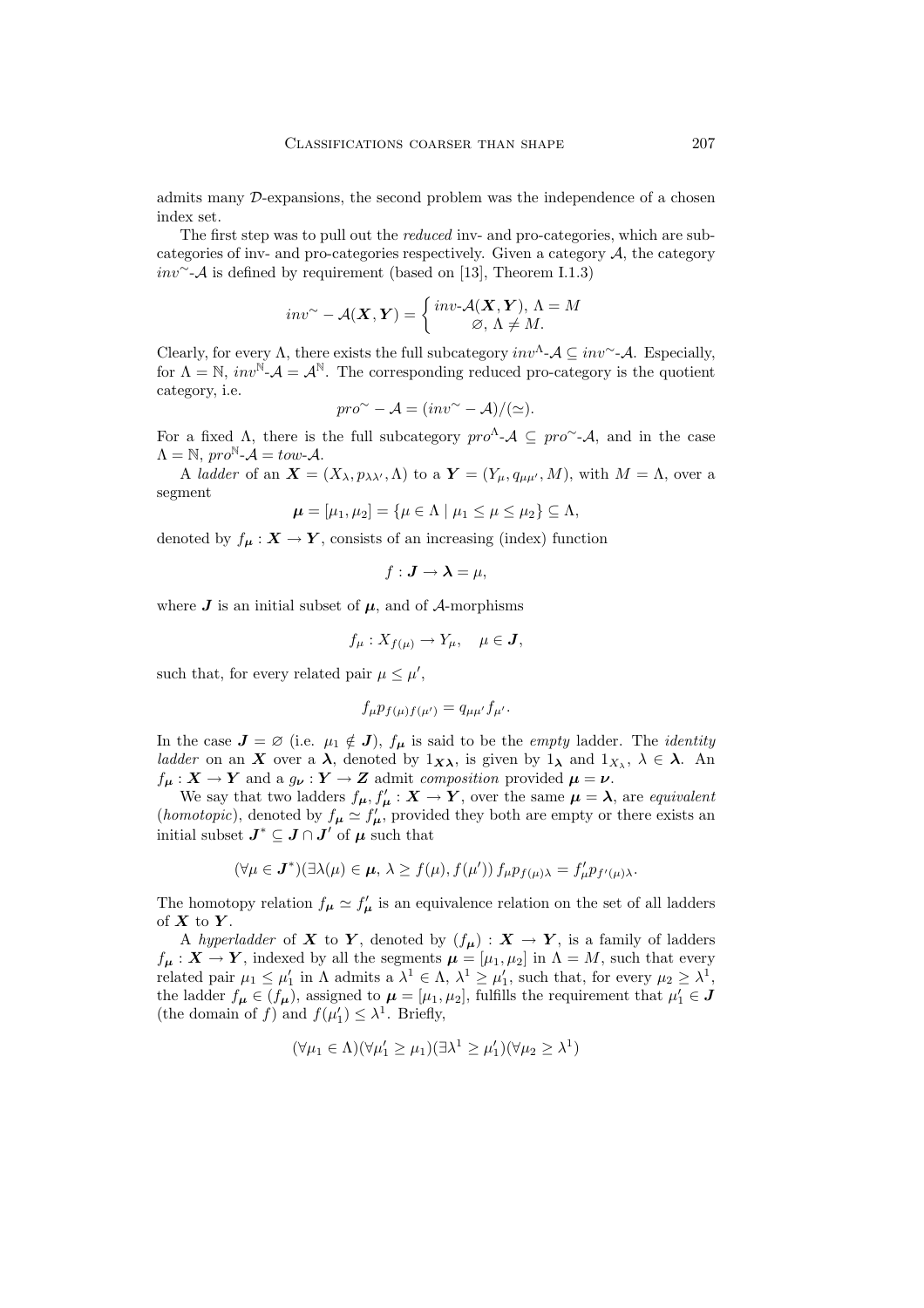the index function  $f : J \to \lambda = \mu = [\mu_1, \mu_2]$  of the corresponding  $f_{\mu} \in (f_{\mu})$  fulfills the following two conditions:

$$
\mu'_1 \in \mathbf{J}
$$
 and  $f(\mu'_1) \leq \lambda^1$ .

The *identity hyperladder* on an *X*, denoted by  $(1_{X_{\lambda}})$ , is given by the family of all the identity ladders. A hyperladder  $(f_{\mu}): X \to Y$  and a hyperladder  $(g_{\nu}): Y \to Z =$  $(Z_{\nu}, r_{\nu\nu'}, N)$ , where  $\Lambda = M = N$ , are *composing* coordinatewise. All the inverse systems in a category  $A$  and all the appropriate hyperladders form a category, denoted by  $inv^{\sim}_{\bullet}$ -A. Clearly, for each fixed  $\Lambda$ , there exists the corresponding full subcategory  $inv^{\Lambda}_{*}$ - $\mathcal{A} \subseteq inv^{\sim}_{*}$ - $\mathcal{A}$ .

Let  $(f_{\mu}), (f'_{\mu}) : X \to Y$  be a pair of hyperladders. Then  $(f_{\mu})$  is said to be *equivalent* (*homotopic*) to  $(f_{\mu})$ , denoted by  $(f_{\mu}) \simeq (f'_{\mu})$ , provided

$$
(\forall \mu_1 \in \Lambda)(\forall \mu'_1 \ge \mu_1)(\exists \lambda_*^1 \ge \mu'_1)(\forall \mu_2 \ge \lambda_*^1)
$$

the corresponding  $f_{\mu} \in (f_{\mu})$  and  $f'_{\mu} \in (f'_{\mu})$ ,  $\mu = [\mu_1, \mu_2]$ , are homotopic,  $f_{\mu} \simeq f'_{\mu}$ ,<br>such that in addition  $u' \in \mathbf{I}^* \subseteq \mathbf{I} \cap \mathbf{I}'$  and  $\mathcal{U}(u') \leq \mathcal{U}$ such that, in addition,  $\mu'_1 \in J^* \subseteq J \cap J'$  and  $\lambda(\mu'_1) \leq \lambda_*^1$ .<br>The homotopy relation  $(f) \sim (f')$  is an equivalence re

The homotopy relation  $(f_{\mu}) \simeq (f'_{\mu})$  is an equivalence relation on each set  $inv^{\sim}_{*}$  $\mathcal{A}(\mathbf{X}, \mathbf{Y})$ , and it is compatible with the category composition. The homotopy class  $[(f_{\mu})]$  of an  $(f_{\mu})$  :  $X \to Y$  is denoted by  $f_* : X \to Y$ , and these classes are composing by the rule  $g_* f_* = [(g_\nu)][(f_\mu)] = [(g_\nu f_\nu)]$ . Therefore, the resume may be as follows  $([20],$  Theorem 1):

*For every category* A, *there exists a quotient category* ("∗-reduced pro-category")  $pro^{\sim}_{*}$ - $\mathcal{A} \equiv (inv^{\sim}_{*}$ - $\mathcal{A})/(\simeq)$ .

Further, *for each fixed* Λ, *there exists the corresponding quotient category*

$$
pro^{\Lambda}_{*} - A \equiv (inv^{\Lambda}_{*} - A) / (\simeq),
$$

*which is a full subcategory of pro*<sup>∼</sup>-*A*.

Especially, in the case  $\mathcal{A} = HcANR$  and  $\Lambda = \mathbb{N}$ , the category  $pro^{\mathbb{N}}_* HcANR =$  $tow_*-HcANR$  is equal to the before constructed category  $S_*(1)$ . In this way, the first problem is solved: For every admissible index set  $\Lambda$  and the subcategory  $\mathcal{C}_{\Lambda} \subseteq \mathcal{C}$ determined by all the C-objects admitting a  $\mathcal{D}$ -expansion over  $\Lambda$ , there exists so called (abstract)  $\Lambda$ -weak shape category  $Sh^{\Lambda}_{*(\mathcal{C}, \mathcal{D})}$ , defined via  $pro^{\Lambda}_{*}$ - $\mathcal{D}$  in the usual manner i.e. manner, i.e.

$$
Ob(Sh_{*(\mathcal{C},\mathcal{D})}^{\Lambda}) = Ob\mathcal{C}_{\Lambda},
$$
  

$$
Sh_{*(\mathcal{C},\mathcal{D})}^{\Lambda}(X,Y) \approx pro_{*}^{\Lambda} - \mathcal{D}(\mathbf{X}, \mathbf{Y}),
$$

whenever *X*, *Y* are *D*-expansions over  $\Lambda$  of *X* and *Y* respectively. There also exists the (abstract)  $\Lambda$ -weak shape functor  $S^{\Lambda}_* : C_{\Lambda} \to Sh^{\Lambda}_{*(\mathcal{C}, \mathcal{D})}$  such that  $T^{\Lambda}S^{\Lambda} = S^{\Lambda}_*$ , i.e.

$$
S^{\Lambda} \swarrow \longrightarrow S^{\Lambda} S^{\Lambda}_{k(\mathcal{C},\mathcal{D})} S^{\Lambda}_{\tau\Lambda} S^{\Lambda}_{*(\mathcal{C},\mathcal{D})},
$$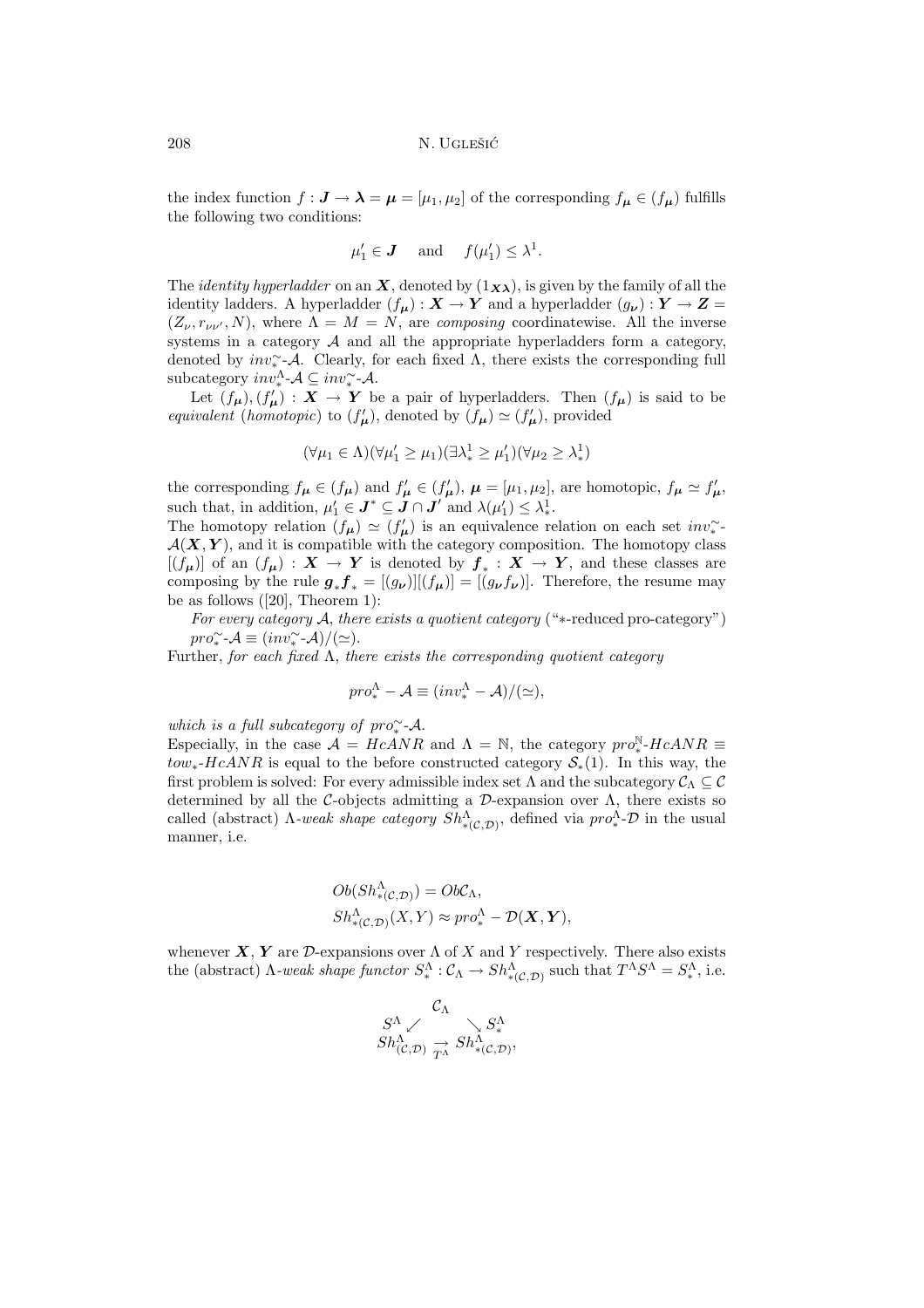where  $S^{\Lambda}$  is the corresponding (abstract) shape functor, and  $T^{\Lambda}$  is a faithful functor which keeps the objects fixed ([20], Section 5).

The index set changing problem is solved in [20], Section 6. Briefly, for every pair of admissible index sets  $\Lambda$ ,  $\Lambda'$ , there exists a functor

$$
H^{\Lambda,\Lambda'}: Sh^{\Lambda}_{*(\mathcal{C},\mathcal{D})}\to Sh^{ \Lambda'}_{*(\mathcal{C},\mathcal{D})},
$$

which is a category isomorphism keeping the objects fixed. As a resume:

*There exists a category*  $Sh_{*(\mathcal{C},\mathcal{D})}$ , *called* the (abstract) weak shape category, *such that*

$$
Ob(Sh_{*(\mathcal{C},\mathcal{D})}) = Ob\mathcal{C},
$$
  

$$
Sh_{*(\mathcal{C},\mathcal{D})}(X,Y) \approx Sh^{\Lambda}_{*(\mathcal{C},\mathcal{D})}(X,Y) \approx pro^{\Lambda}_{*} - \mathcal{D}(\mathbf{X}, \mathbf{Y}),
$$

*wheneve*<sup>r</sup> *X*, *Y are* <sup>D</sup>-*expansions over the same* <sup>Λ</sup> *of* <sup>X</sup> *and* <sup>Y</sup> *respectively*. *There* also exists the (abstract) weak shape functor  $S_* : \mathcal{C} \to Sh^{\Lambda}_{*(\mathcal{C}, \mathcal{D})}$  such that  $TS = S_*$ , i.e.

$$
S \swarrow \searrow S_*Sh_{(C,\mathcal{D})} \xrightarrow{\sim} Sh_{*(C,\mathcal{D})}
$$

*where* S *is the corresponding (abstract) shape functor, and* T *is a faithful functor which keeps the objects fixed*.

The most interesting is the standard case  $C = HTop$  and  $D = HANR$  (or  $HPol$ ). Then the notation is simplified to  $Sh_*$ . Further, in the special case  $\mathcal{C} = HcM$ and  $\mathcal{D} = HcANR$  (or  $HcPol$ ), the index set N suffices. Therefore, the weak shape category for compacta  $Sh_*(cM)$  can be realized via  $tow_*-HcANR$  or  $tow_*-HePol$ .

#### **3.5. Weak shape versus coarse shape**

Let us briefly recall only the main results of [20], Section 7, where the weak and coarse shape are compared:

(1) There exists a functor  $W : Sh^*_{(\mathcal{C}, \mathcal{D})} \to Sh_{*(\mathcal{C}, \mathcal{D})}$ , which keeps the objects fixed,<br>and the following diagram commutes: *and the following diagram commutes:*

 $\overline{a}$ 

$$
S_{h(C,D)} \xrightarrow{C} S \downarrow S^* \searrow S_*
$$
  
\n
$$
Sh_{(C,D)} \xrightarrow{S} Sh_{(C,D)}^* \xrightarrow{W} Sh_{*(C,D)}, WJ = T.
$$

(2) *If every* C*-object admits a* countable D*-expansion, then the functor* W *is* faithful; *especially, the functor*  $W : Sh^*(cM) \to Sh^*(cM)$  *is faithful. Furthermore, in such a case there exists a converse functor*  $U : Sh_{*(\mathcal{C},\mathcal{D})} \to Sh_{(\mathcal{C},\mathcal{D})}^*$ , *which is* not *faithful in general faithful in general.*

(3) *For every pair of metrizable compacta* X, Y *, the following are equivalent:*

- (i)  $Sh_*(X) = Sh_*(Y);$ (*ii*)  $Sh^*(X) = Sh^*(Y)$ ;
- (iii)  $S^*(X) = S^*(Y)$ .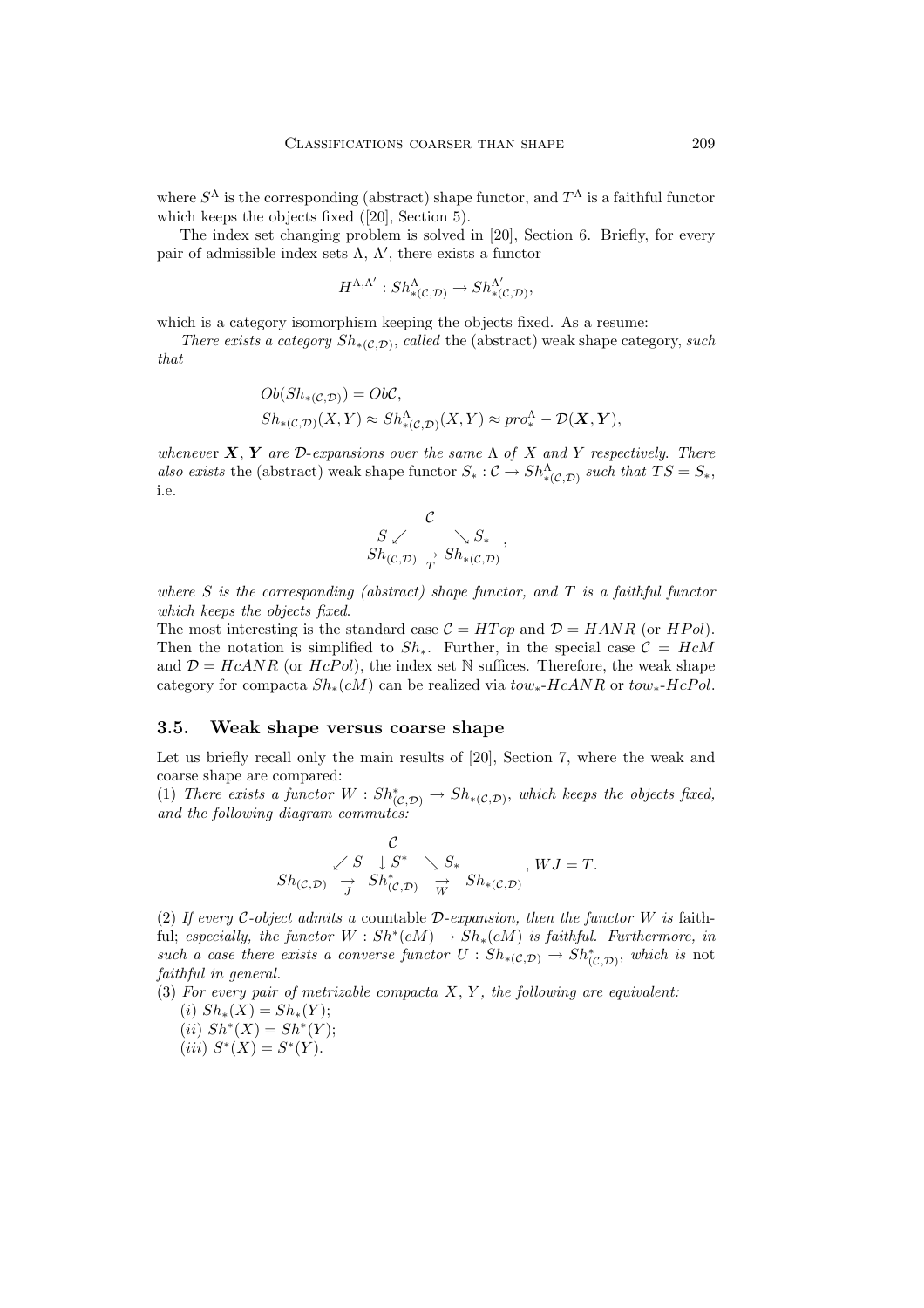*There exists a metric continuum* X *such that its shape type is strictly finer than the above three (coinciding) types of* X*.*

(4) *Let* X *be a topological space which does not admit any countable* HP ol*-expansion, and let* Q *be a polyhedron consisting of two points. Then*

(i) card $(Sh(X, Q) = 2;$ 

(*ii*)  $card(Sh^*(X, Q)) = 2^{\aleph_0}$ ;

(iii) card( $Sh_*(X,Q)$ ) >  $2^{\aleph_0}$ .

Consequently, in order to provide a pair of spaces belonging to different coarse shape types and to the same weak shape type, one has to consider a class of spaces which do not admit any countable polyhedral (or ANR) expansion.

Let us finally mention some important shape invariants which are invariants of the weak and coarse shape as well  $([20],$  Section  $9$ ;  $[8]$ ;  $[17]$ ). Those are as follows: (1) In all (abstract) cases: *movability*,  $\mathcal{D}_0$ -movability ( $\mathcal{D}_0 \subseteq \mathcal{D}$ ), semi-stability, *strong movability, stability.*

(2) Moreover, for topological spaces: *connectedness, triviality of shape, shape di* $mension \leq n$ , *n-shape connectedness*, *n-movability*.

(3) For pointed pro-sets and pro-groups: *the Mittag-Leffler property.*

# **4. The** *Sn***-equivalence**

Hereby we demonstrate how the S-equivalence is "decomposed" into a sequence of so called  $S_n$ - and  $S_n^+$ -equivalences,  $n \in \{0\} \cup \mathbb{N}$ , providing also the category descriptions of the  $S$ -equivalence of these equivalences as well as a category characterization of the S-equivalence, which is not a full one, [19] and [4]. In [14], Remark 1, the authors had noticed that it makes sense and it could be useful to "decompose" the S-equivalence into "finite parts", called the  $S_n$ -equivalences,  $n \in \mathbb{N}$ . Following this idea, Cervar and the author first, in [19], defined and studied those equivalence relations. Afterwards, in [4], they provide a category description for each  $S_n$ -equivalence as well as a category characterization of the S-equivalence. Let us briefly recall the definition (Definitions 2.1 and 2.2 of [19] are slightly refined by Definition 1 of [4]).

For every  $n \in \mathbb{N}$ , the condition relating *Y* to *X* given by diagram (\*) (of our Section 1) is denoted by  $(D_{2n-1})$ . Further, by  $(D_{2n})$  is denoted the extension of  $(D_{2n-1})$  by adding one rectangle (with a mapping  $g_n$ ) preserving commutativity up to homotopy.

Given any  $X, Y \in Ob(tow-HcANR)$  and  $n \in \{0\} \cup \mathbb{N}$ , let  $S_n(X, Y)$  denote condition  $(D_{2n+1})$  relating *Y* to *X*. Further, let  $S_n^+(X, Y)$  denote condition  $(D_{2n+1})$  relating *Y* to *X*. Then *Y* is said to be *S -dominated by X* denoted by  $(D_{2n+2})$  relating *Y* to *X*. Then *Y* is said to be  $S_n$ -dominated by *X*, denoted by  $S_n(Y) \leq S_n(X)$ , provided condition  $S_n(Y, X)$  holds; *Y* is said to be  $S_n$ -equivalent *to X*, denoted by  $S_n(Y) = S_n(X)$ , provided the both conditions  $S_n(Y, X)$  and  $S_n(\mathbf{X}, \mathbf{Y})$  are fulfilled. Similarly and dually,  $\mathbf{Y}$  is said to be  $S_n^+$ -dominated by  $\mathbf{X}$ , denoted by  $\mathbf{X}^+(\mathbf{Y}) \leq S^+(\mathbf{X})$  provided condition  $S^+(\mathbf{X}, \mathbf{Y})$  holds:  $\mathbf{Y}$  is said to be denoted by  $S_n^+(Y) \leq S_n^+(X)$ , provided condition  $S_n^+(X, Y)$  holds; *Y* is said to be  $S^+$ -conjugated to **X** denoted by  $S^+(Y) = S^+(X)$  provided the both conditions  $S_n^+$ -equivalent to **X**, denoted by  $S_n^+(\mathbf{Y}) = S_n^+(\mathbf{X})$ , provided the both conditions  $S^+(\mathbf{X} \mathbf{V})$  and  $S^+(\mathbf{V} \mathbf{X})$  are fulfilled  $S_n^+ (X, Y)$  and  $S_n^+ (Y, X)$  are fulfilled.

If X and Y are compacta, then we define  $S_n(Y) \leq S_n(X)$  and  $S_n(Y) = S_n(X)$  $(S_n^+(Y) \leq S_n^+(X)$  and  $S_n^+(Y) = S_n^+(X)$  provided  $S_n(Y) \leq S_n(X)$  and  $S_n(Y) =$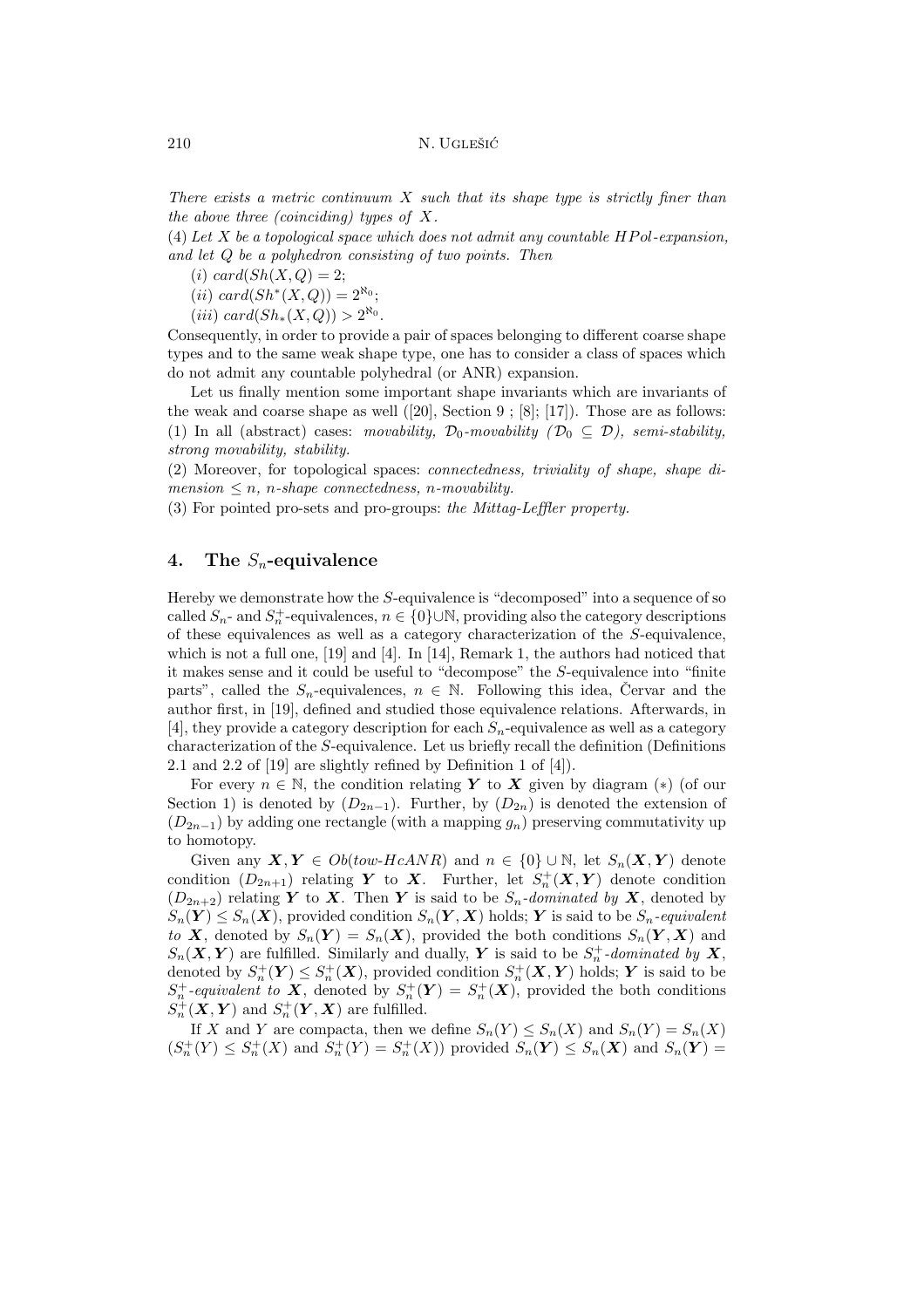$S_n(\boldsymbol{X})$   $(S_n^+(\boldsymbol{Y}) \leq S_n^+(\boldsymbol{X})$  and  $S_n^+(\boldsymbol{Y}) = S_n^+(\boldsymbol{X})$  respectively, for some (equiva-<br>lently any) compact ANB inverse sequences  $\boldsymbol{X}$   $\boldsymbol{Y}$  associated with  $\boldsymbol{X}$   $\boldsymbol{Y}$  respeclently, any) compact ANR inverse sequences  $\mathbf{X}, \mathbf{Y}$  associated with X, Y respectively.

It is obviously, by definition, that

 $(S_{n+1}(\mathbf{Y}) \leq S_{n+1}(\mathbf{X})) \Rightarrow (S_n^+(\mathbf{Y}) = S_n^+(\mathbf{X})),$ <br>  $(S^+(\mathbf{Y}) \leq S^+(\mathbf{Y})) \Rightarrow (S^-(\mathbf{Y}) = S^-(\mathbf{Y})).$  $(S_n^+(Y) \leq S_n^+(X)) \Rightarrow (S_n(Y) = S_n(X)),$ <br> $(S(Y) = S(Y)) \leftrightarrow ((S_n \in [0] \cup \mathbb{N}) \setminus S_n(Y))$  $(S(Y) = S(X)) \Leftrightarrow ((\forall n \in \{0\} \cup \mathbb{N}), S_n(Y) = S_n(X)$  (or, equivalently,  $S_n^+(Y) = (X)$ )

 $S_n^+({\bf X})$ ). Analogous statements hold for compacta as well. Consequently, the following sequence of implications (of equivalences on compacta strictly coarser than the shape type classification) is established:

 $(**)$   $S_0 \leftarrow S_0^+ \leftarrow S_1 \leftarrow \cdots \leftarrow S_n \leftarrow S_n^+ \leftarrow S_{n+1} \leftarrow \cdots \leftarrow S \leftarrow S^*.$ <br>Here are the useful factor absoluted in [10]. Here are the main facts obtained in [19]:

- *the*  $S_0$ -equivalence is the trivial equivalence relation (all nonempty compacta are *mutually*  $S_0$ -equivalent);

*f the*  $S_0^+$ -equivalence is not *trivial*  $(S_0^+(\{*\}) \leq S_0^+(\{*\}) \sqcup \{*\})$  *and*  $S_0^+(\{*\}) \not\leq$  $S_0^+(\{*\})$ ;

 $S_0 \leftarrow S_0^+ \leftarrow S_1 \leftarrow S_1^+$  *and*  $S_1 \leftarrow S$  *are* strict;

- *if the* S∗*-equivalence is strictly finer than* S*-equivalence, then the sequence* (∗∗) *admits a* strict *subsequence and, moreover, it can be realized by a single compactum*

In [4] is followed the same basic idea of [18]. However, in this setting the strong "uniformity" conditions for the hyperladders and their homotopy relation had to be abandoned. Only a slight control over the index functions is possible. A morphism set, denoted by  $L_n(X, Y)$ , of each constructed category  $A_n$  consists of the the corresponding, so called, *free* n*-hyperladders*. There exists a certain equivalence ("homotopy") relation on  $\underline{L}_n(X,Y)$ . Unfortunately, there is not any quotient category because the equivalence relation is not compatible with the composition. These categories are related by the "restriction" functors (which are not unique)  $\underline{R}_{nnn'} : \underline{A}_{n'} \to \underline{A}_n$ , for all pairs  $n \leq n'$ , such that  $\underline{R}_{nn'} \underline{R}_{n'n''} = \underline{R}_{nn''}$ . The following<br>are main results of [4] (Y V denote compact matrizable spaces while Y V are are main results of [4]  $(X, Y$  denote compact metrizable spaces, while  $X, Y$  are any with them associated inverse sequence of  $tow-HcANR$  respectively):

*for each*  $n \in \{0\} \cup \mathbb{N}$ , *if*  $S_{3n+1}(Y) \leq S_{3n+1}(X)$  (*or*  $S_{3n+1}(X) \leq S_{3n+1}(Y)$ ), *then there exist an*  $F \in \underline{\mathbf{L}}_{2n+1}(\mathbf{X}, \mathbf{Y})$  *and a*  $G \in \underline{\mathbf{L}}_{2n+1}(\mathbf{Y}, \mathbf{X})$  *such that*  $FG \simeq 1$  *y and*  $GF \simeq 1_{\mathbf{X}}$  *in*  $\underline{\mathcal{A}}_{2n+1}$ ;

 $\begin{array}{ll}\n\text{For each } n \in \{0\} \cup \mathbb{N}, \text{ if } S_{3n+2}^+(Y) \leq S_{3n+2}^+(X) \text{ (or } S_{3n+2}^+(X) \leq S_{3n+2}^+(Y)\text{), then} \\
\text{there exist an } F \in \mathbf{I}.\n\end{array}$ *there exist an*  $F \in \underline{\mathbf{L}}_{2n+2}(\mathbf{X}, \mathbf{Y})$  and a  $G \in \underline{\mathbf{L}}_{2n+2}(\mathbf{Y}, \mathbf{X})$  such that  $FG \simeq 1_{\mathbf{Y}}$  and  $GF \sim 1_{\mathbf{Y}}$  in A  $GF \simeq 1_{\mathbf{X}}$  *in*  $\underline{\mathcal{A}}_{2n+2}$ ;

*for each*  $n \in \{0\} \cup \mathbb{N}$ , *if there exist an*  $F \in \underline{\mathbf{L}}_{2n+1}(\mathbf{X}, \mathbf{Y})$  and  $a \ G \in \underline{\mathbf{L}}_{2n+1}(\mathbf{Y}, \mathbf{X})$ *such that*  $FG \simeq 1_Y$  *and*  $GF \simeq 1_X$  *in*  $\underline{A}_{2n+1}$ *, then*  $S_n(Y) = S_n(X)$ *;* 

*for each*  $n \in \mathbb{N}$ , *if there exist an*  $F \in \underline{L}_{2n}(X, Y)$  *and*  $a G \in \underline{L}_{2n}(Y, X)$  *such that*  $FG \simeq 1$ *y* and  $GF \simeq 1$ *x* in  $\underline{A}_{2n}$ , then  $S_{n-1}^{+}(Y) = S_{n-1}^{+}(X)$ .<br>Einelly let A be the convential extensive determined by

Finally, let  $\underline{A}$  be the sequential category determined by all the  $\underline{A}_n$ , i.e. the morphisms of  $\underline{A}$  are sequences  $F = (F_n)$  of morphisms  $F_n$  of  $\underline{A}_n$ , while the composition and the homotopy relation are defined coordinatewise. Then the following characterization holds ([4], Theorem 7):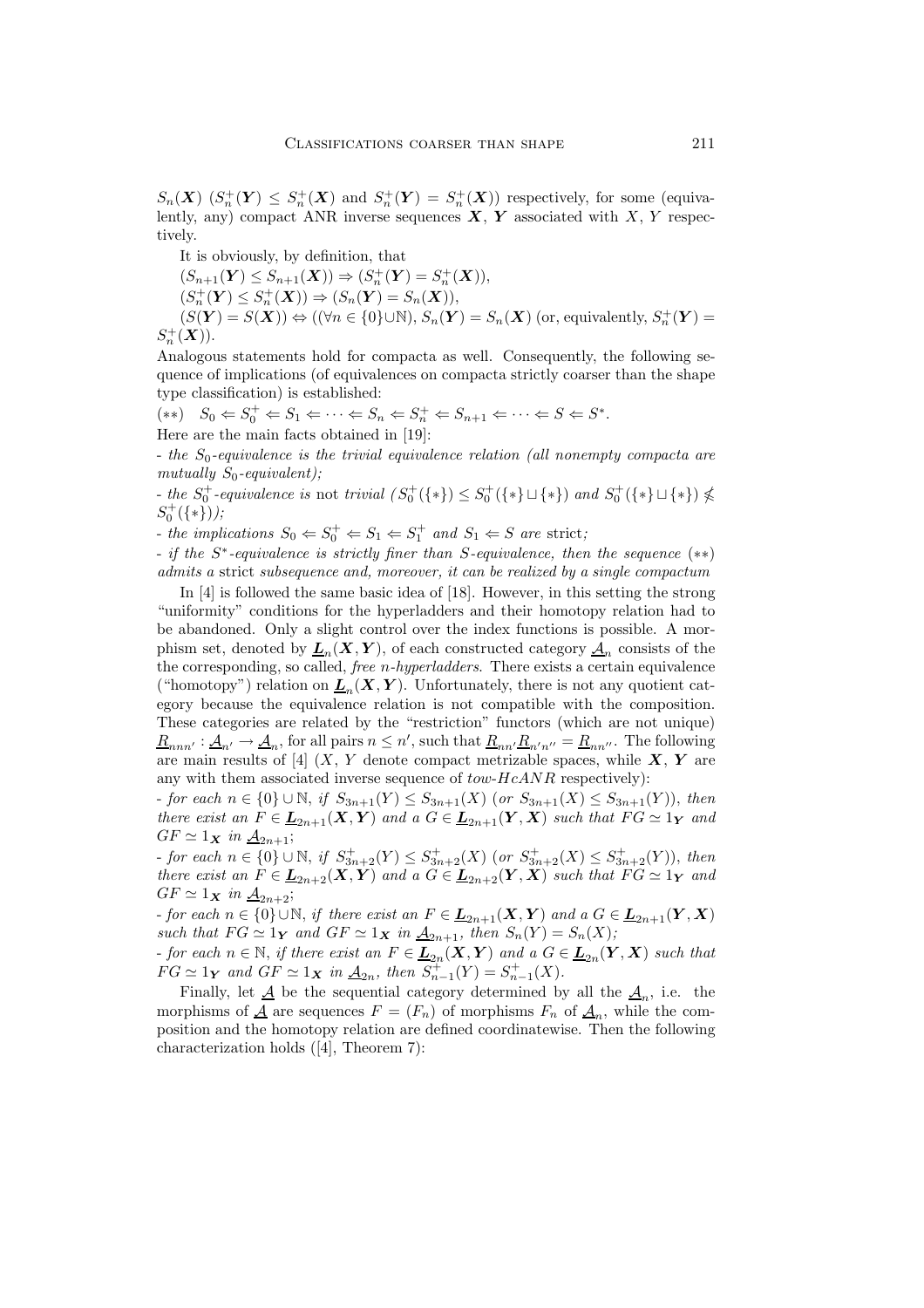$S(X) = S(Y)$  *if and only if there exist an*  $F \in \mathcal{A}(\mathbf{X}, \mathbf{Y})$  *and a*  $G \in \mathcal{A}(\mathbf{Y}, \mathbf{X})$ *such that*  $GF \simeq 1_X$  *and*  $FG \simeq 1_Y$ *.* 

### **References**

- [1] K. Borsuk, *Theory of Shape*, Monografie Matematyczne **59**, Polish Scientific Publishers, Waraszawa, 1975.
- [2] K. Borsuk, *Some quantitative properties of shapes*, Fund. Math. **93**(1976), 197-212.
- [3] D. Coram, P. F. Duvall, *Approximate fibrations*, Rocky Mountain J. Math. **7**(1977), 275-288.
- [4] B. ČERVAR, N. UGLEŠIĆ, *Category descriptions of the*  $S_n$  and *S*-equivalence, Math. Comm. **13**(2008), 1-19.
- [5] R. GOODEARL, T. B. RUSHING, *Direct limit groups and the Keesling-Mardešić shape fibration*, Pacific J. Math. **86**(1980), 471-476.
- [6] A. KADLOF, N. KOCEIĆ BILAN, N. UGLEŠIĆ, *Borsuk's quasi-equivalence is not transitive,* Fund. Math. **197**(2007), 215-227.
- [7] J. KEESLING, S. MARDEŠIĆ, A shape fibration with fibres of different shape, Pacific J. Math. **84**(1979), 319-331.
- [8] N. Koceic Billan, *On some coarse shape invariants*, Topology and its Appl., submitted.
- [9] N. Koceić Bilan, N. Uglešić, *The coarse shape*, Glasnik. Mat. **42**(**62**)(2007), 145-187.
- [10] S. Mardeˇsic´, *Comparing fibres in a shape fibration*, Glasnik Mat. **13**(**33**)(1978), 317-333.
- [11] S. MARDEŠIĆ, T. B. RUSHING, *Shape fibrations, I*, General Topology and its Appl. **9**(1978), 193-215.
- [12] S. MARDEŠIĆ, T. B. RUSHING, *Shape fibrations, II*, Rocky Mountain J. Math. **9**(1979), 283-298.
- [13] S. MARDEŠIĆ, J. SEGAL, *Shape Theory*, North Holland, Amsterdam, 1982.
- [14] S. MARDEŠIĆ, N. UGLEŠIĆ, A category whose isomorphisms induce an equiva*lence relation coarser than shape*, Top. Appl.  $153(2005)$ , 448-463.
- [15] N. UGLEŠIĆ, *A note on the Borsuk quasi-equivalence*, Fund. Math., submitted.
- [16] N. UGLEŠIĆ, *Metrization of pro-morphism sets*, Glasnik Mat., accepted. submitted.